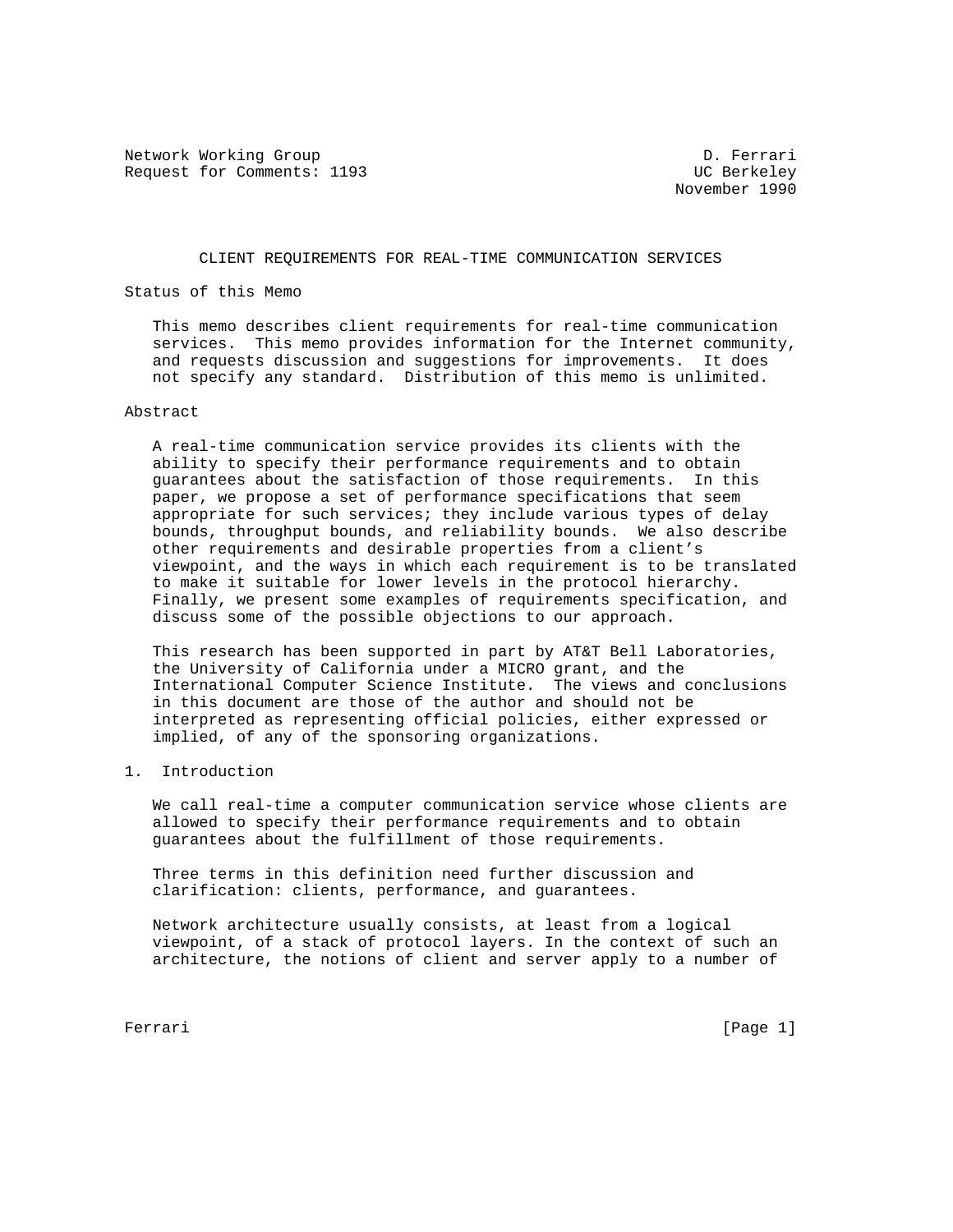different pairs of entities: every layer (with the support of the underlying layers) provides a service to the layer immediately above it and is a client of its underlying layers. In this paper, our considerations generally apply to any client-server pair. However, most of them particularly refer to human clients (users, programmers) and to the ways in which such clients express their communication and processing needs to the system (e.g., interactive commands, application programs). This type of client is especially important, since client needs at lower layers can be regarded as translations of the needs expressed by human clients at the top of the hierarchy. When the client is human, the server consists of the entire (distributed) system, including the hosts, their operating systems, and the networks interconnecting them.

 As for the generic term, performance, we will give it a fairly broad meaning. It will include not only delay and throughput, the two main network performance indices, but also reliability of message delivery. Real-time communication is concerned with those aspects of quality of service that have to do with performance in this broad sense.

 The term guarantee in this paper has a rather strong legal flavor. When a server guarantees a given level of performance for the communications of a client, it commits itself to providing that performance and to paying appropriate penalties if the actual performance turns out to be insufficient. On the other hand, the client will have to obey certain rules, and will not be entitled to the requested performance guarantees unless those rules are scrupulously obeyed. In other words, client and server have to enter into a contract specifying their respective rights and duties, the benefits that will accrue, the conditions under which those benefits will materialize, and the penalties they will incur for not keeping their mutual promises. We believe that a legal viewpoint is to be adopted if serious progress in the delivery of communication services (not only the real-time ones) is desired. Utility services, as well as other kinds of service, are provided under legally binding contracts, and a mature computer communication utility cannot fail to do the same. In the field of real-time communication, such a contract will by definition include performance guarantees.

 Real-time services may be offered in any kind of network or internetwork. Some of their predictable applications are:

 (a) digital continuous-media (motion video, audio) communication: lower bounds on throughput and upper bounds on delay or delay variability or both are needed to ensure any desired level of output quality; in the interactive case, both the values of delay and delay variabilities have to be

Ferrari [Page 2]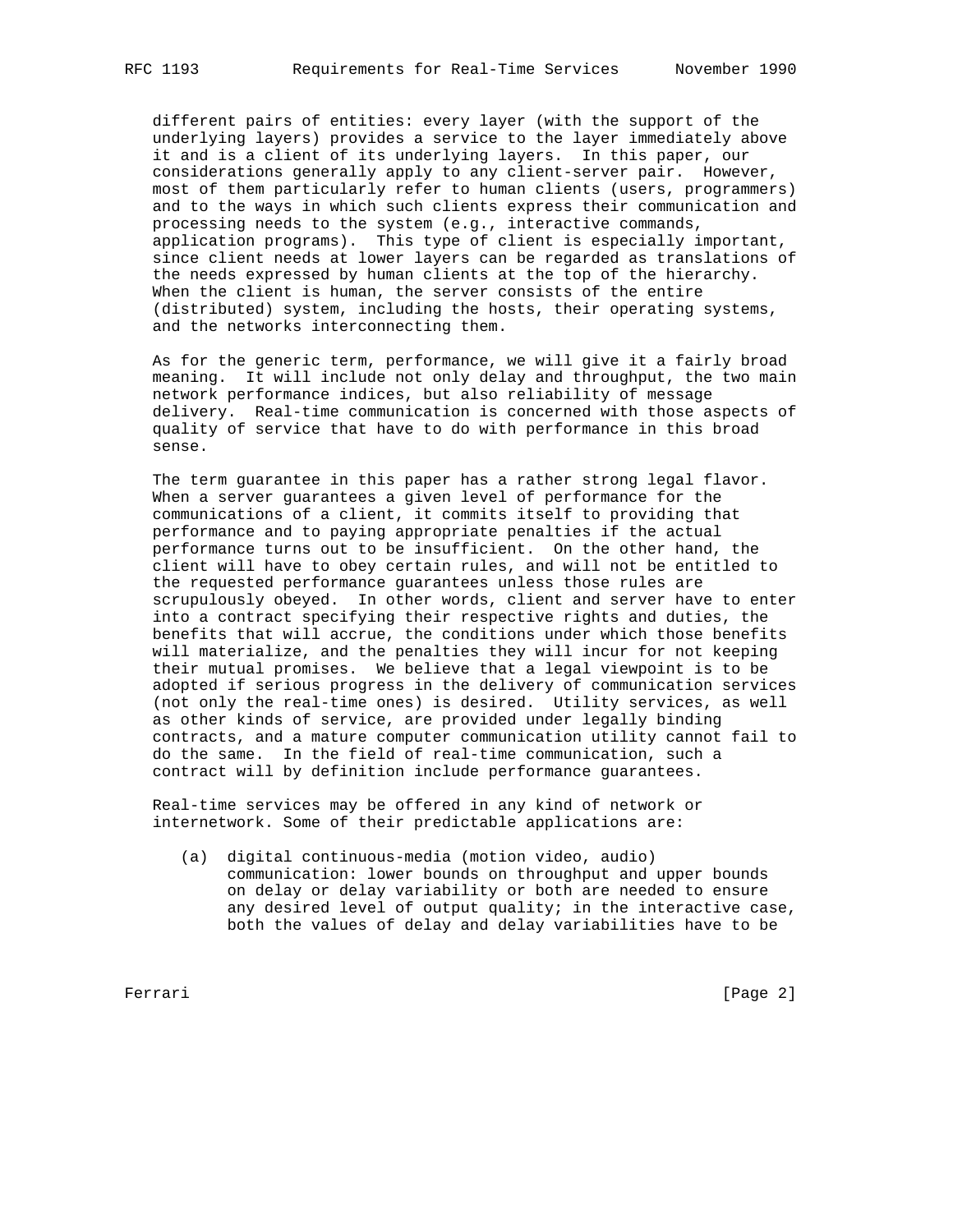bounded; some limited message losses are often tolerable in the cases of video and voice (whenever very high quality is not required), but usually not in the case of sound;

- (b) transmission of urgent messages in real-time distributed systems: delay bounds are the important guarantees to be provided in these applications; losses should ideally be impossible;
- (c) urgent electronic-mail messages and, more in general, urgent datagrams: again, delay is the obvious index to be bounded in this case, but small probabilities of losses can often be tolerated;
- (d) transfers of large files: minimum throughput bounds are usually more important than delay bounds in this application; also, all pieces of a file must be delivered with probability 1;
- (e) fast request-reply communication: e.g., data base queries, information retrieval requests, remote procedure calls; this is another case in which delay (more precisely, round-trip delay) is the index of primary interest; reliability requirements are generally not very stringent.

 We conjecture that, when networks start offering well-designed and reasonably-priced real-time services, the use of such services will grow beyond the expectations of most observers. This will occur primarily because new performance needs will be induced by the availability of guaranteed-performance options. As the history of transportation and communication has repeatedly shown, faster services bring about major increases of the shipments that are perceived as urgent. The phenomenon will be more conspicuous whenever the quality of service provided to non-real-time clients will deteriorate. It is clear from this comment that we assume that real-time services will coexist within the same networks and internetworks with non-real-time communications. Indeed, postulating a world in which the two types of service are segregated rather than integrated would be unrealistic, as it would go against the clear trend towards the eventual integration of all information services. For the same reason, the traffic in the network is assumed to be heterogeneous, i.e., to consist of a variety of types of messages, representing a variety of information media and their combinations, with a wide spectrum of burstiness values (from uncompressed continuous fixed-rate streams to very short and erratic bursts of information).

This paper discusses the client requirements and characteristics of a

Ferrari [Page 3]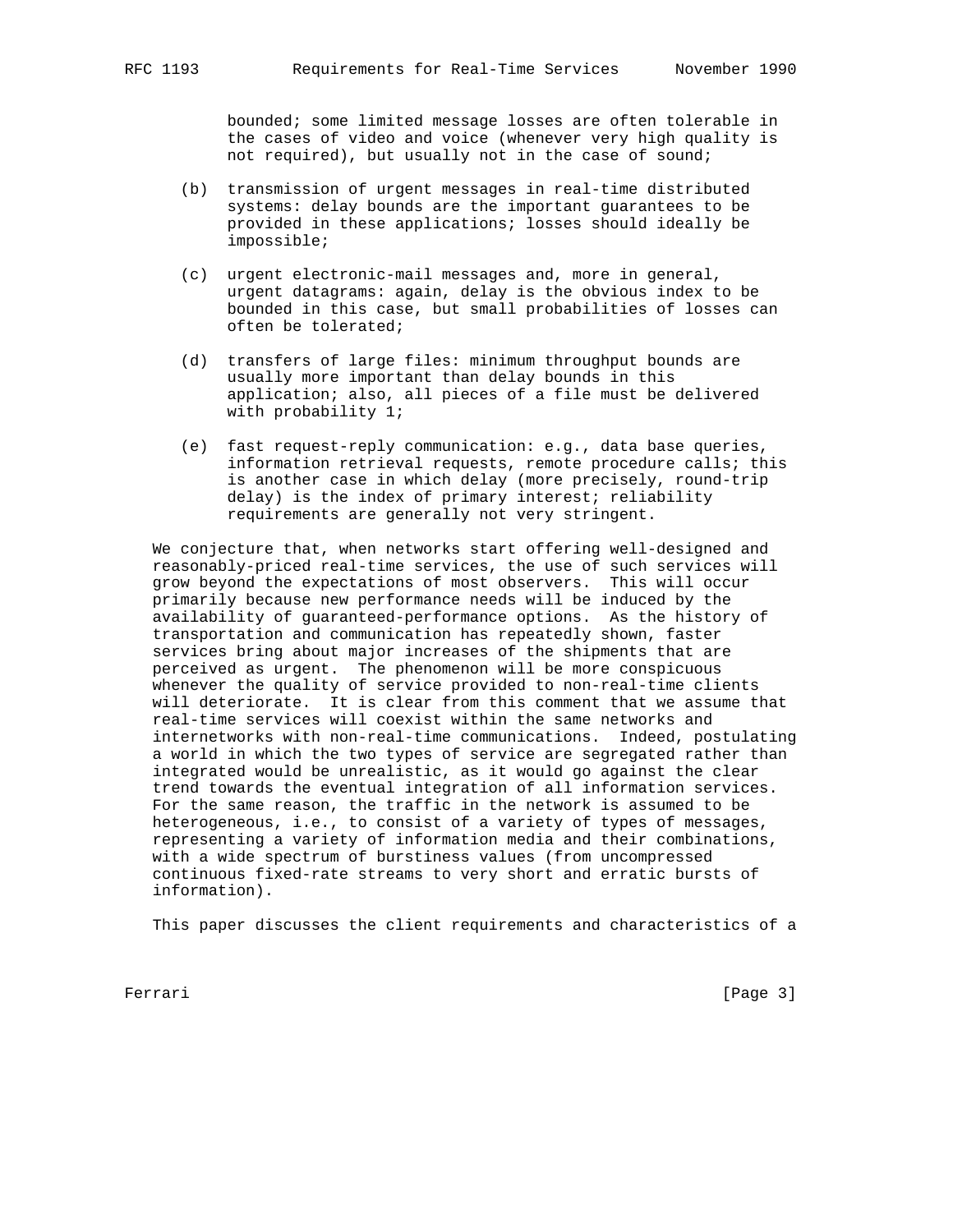real-time communication service. Server requirements and design principles will be the subject of a subsequent paper. Section 2 contains some considerations about the ways in which the clients specify their requirements, and those in which a server should reply to requests for real-time services. Performance requirements are presented in Section 3; other properties that clients may need or desire are described in Section 4. Section 5 deals with the problem of translating the requirements of a human client or an application for the equivalent lower-level ones. In Section 6, we briefly present four examples of client requirement specifications, and in Section 7 we discuss some of the objections that can be raised against our approach.

2. Client Requests and Server Replies

 No real-time service can be provided if the client does not specify, together with the requirements, the characteristics of the expected input traffic. Describing input traffic and all the various requirements entails much work on the part of a client. Gathering the necessary information and inputting it may be very time consuming. A well-designed real-time communication service will minimize the effort to be spent by a client.

 Sensible default values, the possibility of partial or incremental specifications (e.g., by editing preexisting specifications), and a number of standard descriptions should be provided. These descriptions will include characterizations of inputs (e.g., those of a video stream for multimedia conferencing, an HDTV stream, a hi-fi audio stream, a file transfer stream, and so on) and standard sets of requirements. With these aids, it might be possible for a human client to specify his or her request by a short phrase, perhaps followed by a few characters representing options or changes to the standard or default values.

 Since requests for real-time services may be denied because of a mismatch between the client's demands and the resources available to the server, the client will appreciate being informed about the reasons for any rejection, so that the request can be modified and resubmitted, or postponed, or cancelled altogether [Herr89]. The information provided by the server to a human client should be meaningful, useful, and non-redundant. The reason for rejection should be understandable by the client (who should be assumed not to know any of the details of the operating system, of the protocols or of the network) and should be accompanied by data that will be useful to the client in deciding what to do as well as how the request ought to be modified to make it successful. If, for example, a bound specified by the client cannot be guaranteed by the server under its current load, the information returned to the client should include

Ferrari [Page 4]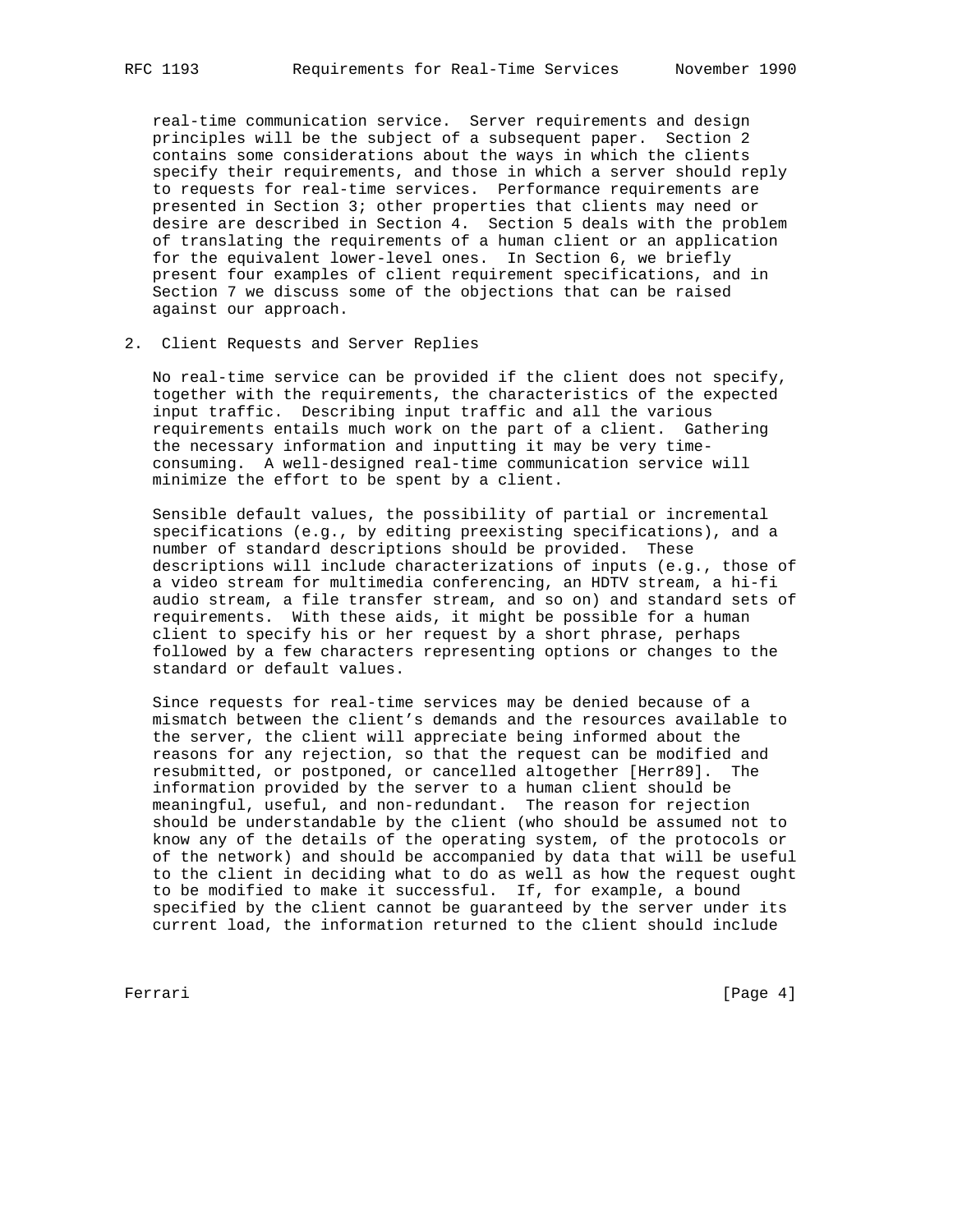the minimum or maximum value of the bound that the server could guarantee; the client will thus be able to decide whether that bound would be acceptable (possibly with some other modifications as well) or not, and act accordingly.

 When the client is not a human being but an application or a process, the type of a server's replies should be very different from that just described [Herr89]; another standard interface, the one between an application and a real-time service, must therefore be defined, possibly in multiple, application-specific versions.

 Clients will also be interested in the pricing policies implemented by the server: these should be fair (or at least perceived to be fair) and easy to understand. The client should be able easily to estimate charges for given performance guarantees as a function of distance, time of day, and other variables, or to obtain these estimates from the server as a free off-line service.

3. Performance Requirements

A client can specify a service requirement using the general form

pred = TRUE,

 where some of the variables in predicate pred can be controlled or influenced by the server.

 A simple and popular form of performance requirement is that involving a bound. A deterministic bound can be specified as

(var <= bound) = TRUE, or var <= bound,

 where variable var is server-controlled, while bound is client specified. The bounds in these expressions are upper bounds; if < is replaced by > , they become lower bounds.

 When the variable in the latter expression above is a probability, we have a statistical bound, and bound in that case is a probability bound; if the predicate is a deterministic bound, we have:

Prob (var <= bound) >= probability-bound.

 In this requirement, the variable has an upper bound, and the probability a lower bound. Note that deterministic bounds can be viewed as statistical bounds that are satisfied with probability 1.

 A form of bound very similar to the statistical one is the fractional bound:

Ferrari [Page 5]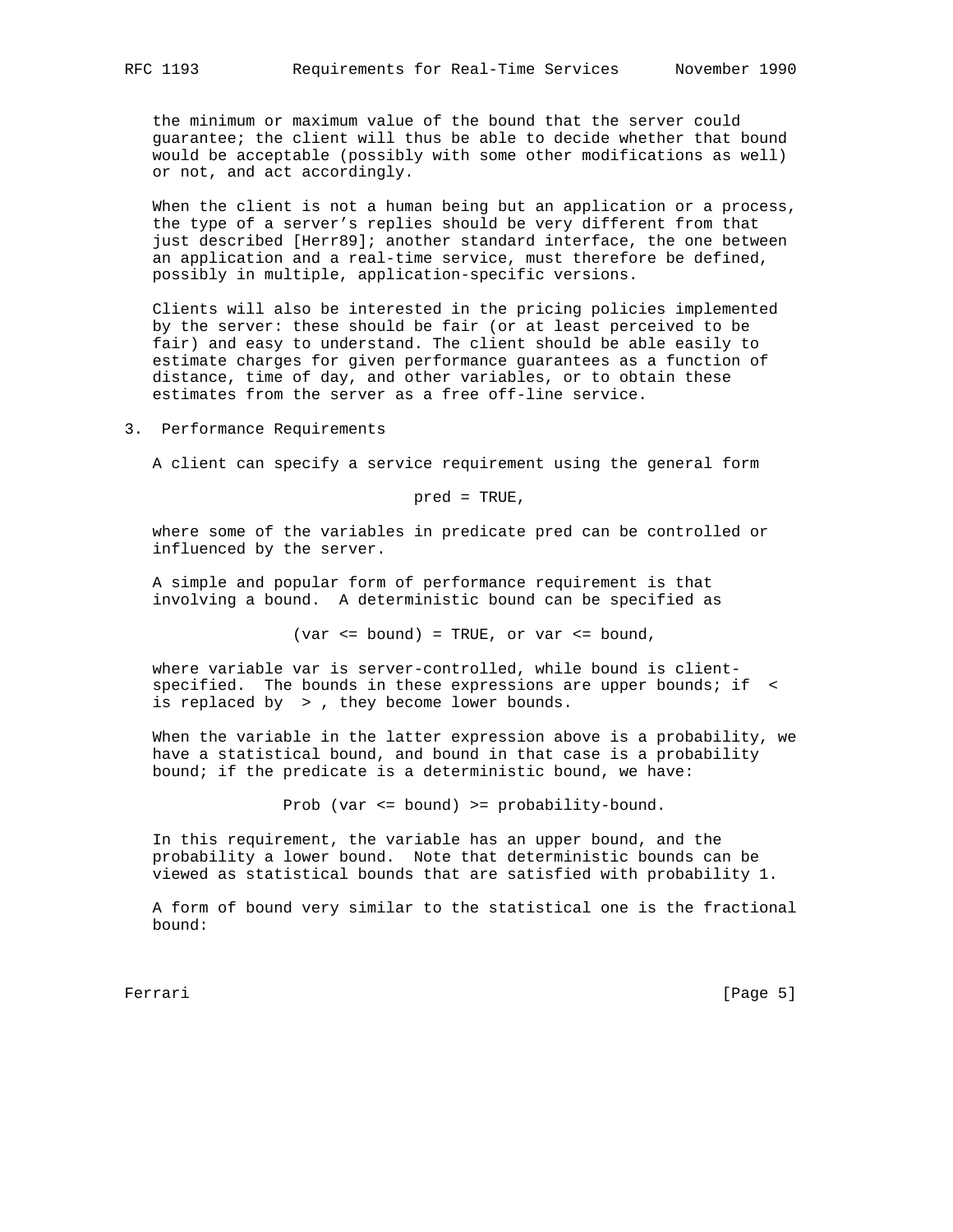Ca (var  $\le$  bound)  $\ge$  b,

 where variable var has a value for each message in a stream, and Ca is a function that counts the number of times var satisfies the bound for any a consecutive messages in the stream; this number Ca must satisfy bound b. Obviously, a fractional bound is realizable only if b <= a . Fractional bounds will not be explicitly mentioned in the sequel, but they can be used in lieu of statistical bounds, and have over these bounds the avantages of easy verifiability and higher practical interest.

 In this section, we restrict our attention to those requirements that are likely to be the most useful to real-time clients.

#### 3.1 Delay requirements

 Depending on the application, clients may wish to specify their delay requirements in different ways [Gait90]. The delays involved will usually be those of the application-oriented messages known to the client; for instance, the delay between the beginning of the client level transmission of a video frame, file, or urgent datagram and the end of the client-level reception of the same frame, file, or urgent datagram. (In those cases, e.g., in some distributed real-time systems, where message deadlines are assigned instead of message delays, we can always compute the latter from knowledge of the former and of the sending times, thereby reducing ourselves again to a delay bound requirement.) Also, they will be the delays of those messages that are successfully delivered to the destination; the fraction of messages that are not, to which the delay bounds will not apply, will be bounded by reliability specifications. Note that clients will express delay bounds by making implicit reference to their own clocks; the design of a real-time service for a large network will have to consider the impact on bounds enforcement of non-synchronized clocks [Verm90]. Some of the forms in which a delay requirement may be specified are

(i) deterministic delay bound:

Di <= Dmax for all i,

 the client is delivered to the destination client-level entity, and Dmax is the delay upper bound specified by the client. In our descriptions we assume, without loss of generality, that the client requesting a real-time service is the sending client, and that the destination (which could be a remote agent of the client or another user) is a third party with respect to the establishment of the particular communication being considered (In our descriptions we assume, without loss of generality, that the client requesting a

Ferrari [Page 6]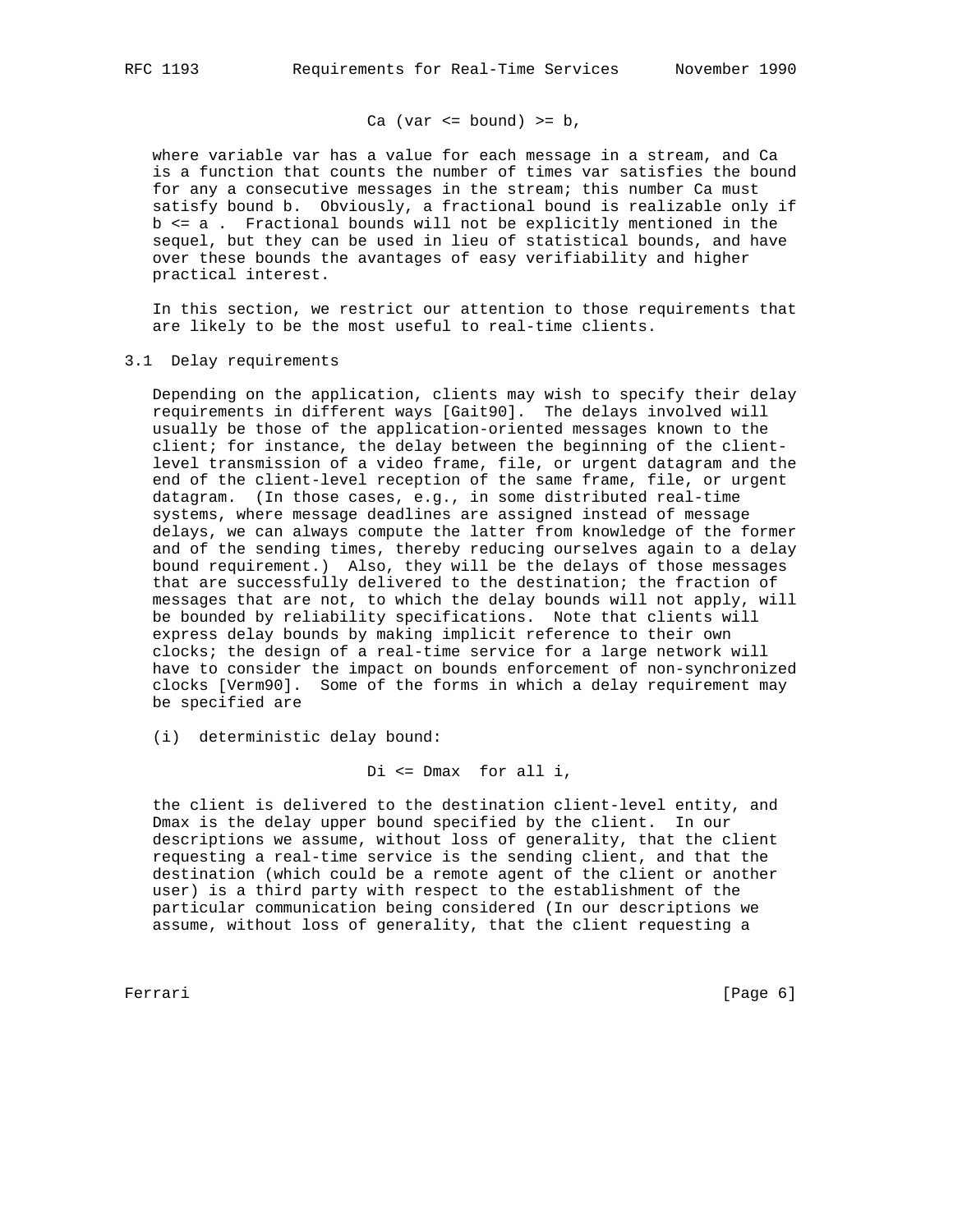real-time service is the sending client, and that the destination (which could be a remote agent of the client or another user) is a third party with respect to the establishment of the particular communication being considered.);

(ii) statistical delay bound:

Prob ( $Di \leq Dmax$ ) >= Zmin,

 where Di and Dmax are defined as above, and Zmin is the lower bound of the probability of successful and timely delivery;

(iii) deterministic delay-jitter bound:

 $Ji = | Di - D | \leq Jmax$  for all i,

 where D is the ideal, or target delay, Ji is the delay jitter of the i-th message delivered to the destination, and Jmax is the upper jitter bound to be specified by the client together with D; note that an equivalent form of this requirement consists of assigning a deterministic upper bound D + Jmax and a deterministic lower bound D - Jmax to the delays Di [Herr90];

(iv) statistical delay-jitter bound:

Prob  $(Ji \leq Jmax) >= Umin, for all i,$ 

 where Umin is the lower bound of the probability that Ji be within its limits.

 Other forms of delay bound include bounds on average delay, delay variance, and functions of the sequence number of each message, for example, Dmax(i) for the deterministic case. There may be applications in which one of these will be the preferred form, but, since we have not found any so far, we believe that the four types of bounds listed as  $(i)-(iv)$  above will cover the great majority of the practical cases.

3.2 Throughput requirements

 The actual throughput of an information transfer from a source to a destination is bounded above by the rate at which the source sends messages into the system. Throughput may be lower than this rate because of the possibility of unsuccessful delivery or message loss. It is also bounded above by the maximum throughput, which is a function of, among other things, network load. As the source increases its input rate, the actual throughput will grow up to a limit and then stop. Clients concerned with the throughput of their

Ferrari [Page 7]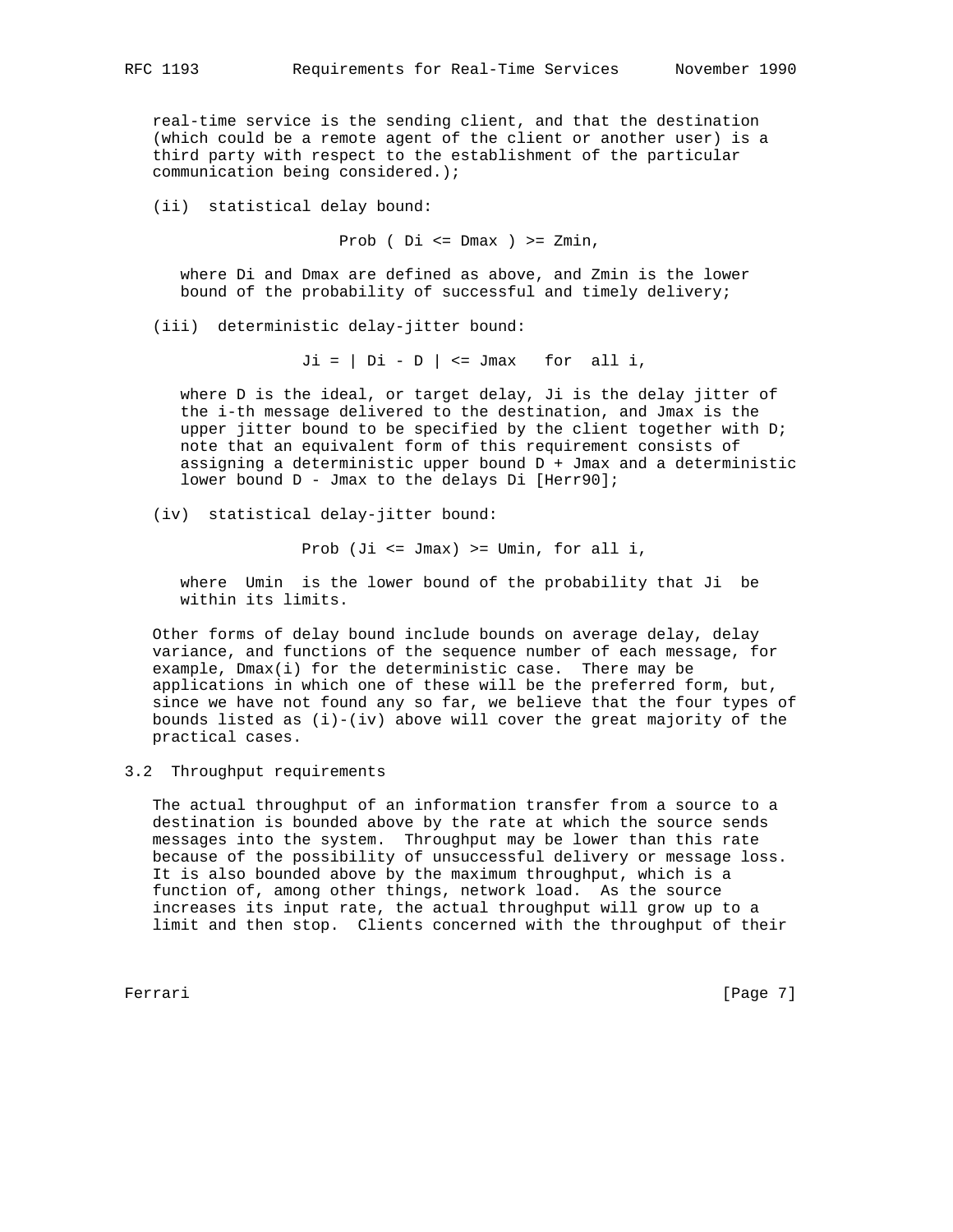transfers will want to make sure that saturation is never reached, or is reached only with a suitably small probability and for acceptably short intervals. Also, if the bandwidth allocated to a transfer is not constant, but varies dynamically on demand to accommodate, at least to some extent, peak requests, clients will be interested in adding an average throughput requirement, which should include information about the length of the interval over which the average must be computed [Ferr89a].

 Thus, reasonable forms for throughput requirements appear to be the following:

(i) deterministic throughput bound:

Ti >= Tmin, for all i,

 where Ti is the throughput actually provided by the server, and Tmin is the lower bound of throughput specified by the client, that is, the minimum throughput the server must offer to the client;

(ii) statistical throughput bound:

Prob (Ti >= Tmin) >= Vmin,

 where Ti and Tmin are defined as above, and Vmin is the lower bound of the probability that the server will provide a throughput greater than the lower bound;

(iii) average throughput bound:

 $T$  >= Tave,

 where T is the average throughput provided by the server, Tave is its lower bound specified by the client, and both variables are averaged over an interval of duration I specified by the client; the above inequality must obviously hold for all intervals of duration I, i.e., even for that over which T is minimum.

 One clear difference between delay bounds and throughput bounds is that, while the server is responsible for delays, the actual throughputs of a non-saturated system are dictated by the input rates, which are determined primarily by the clients (though they may be influenced by the server through flow-control mechanisms).

Ferrari [Page 8]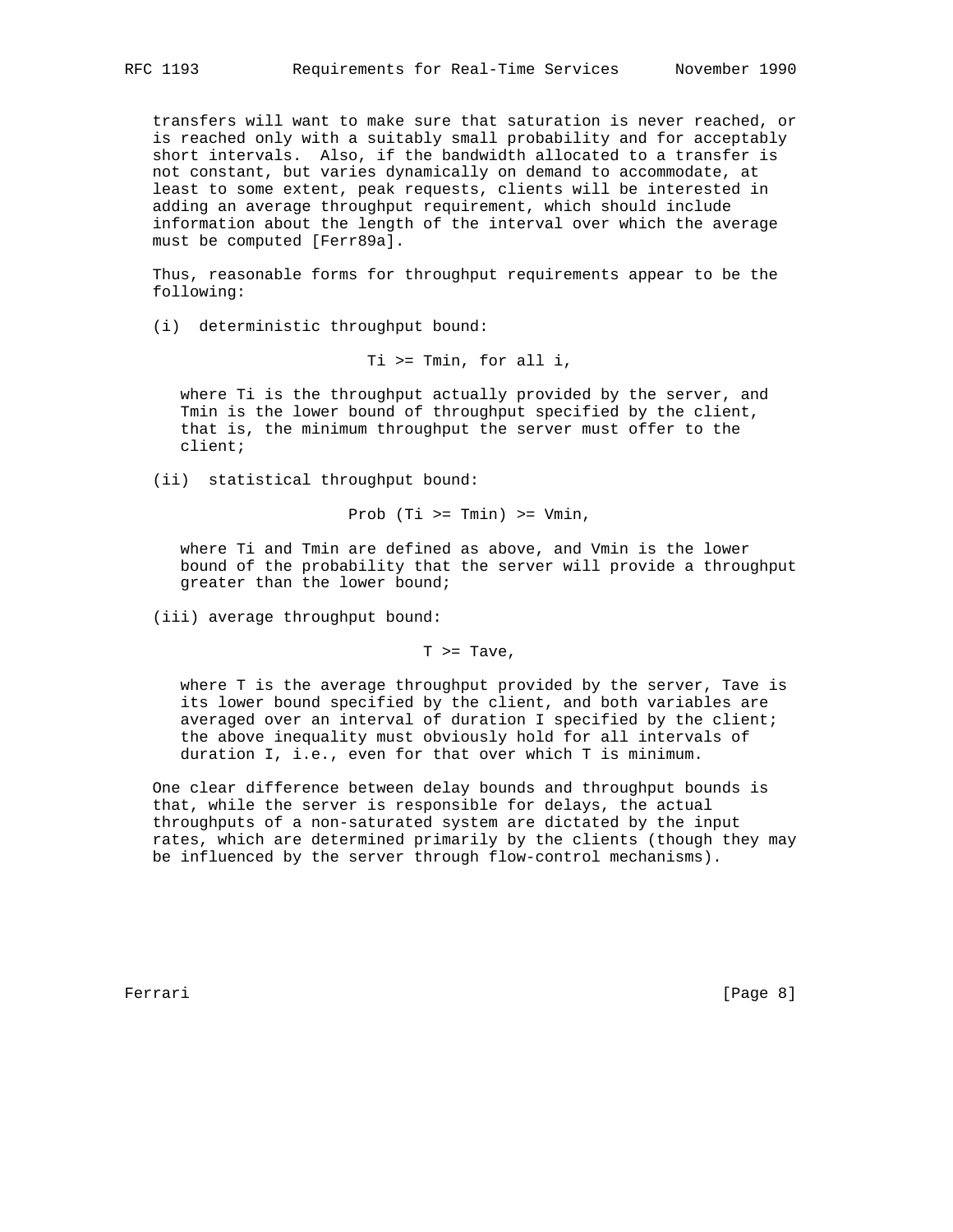# 3.3 Reliability requirements

 The usefulness of error control via acknowledgments and retransmission in real-time applications is doubtful, especially in those environments where message losses are usually higher, i.e., in wide-area networks: the additional delays caused by acknowledgment and retransmission, and out-of-sequence delivery are likely to be intolerable in applications with stringent delay bounds, such as those having to do with continuous media. Fortunately, the loss of some of the messages (e.g., video frames, voice packets) is often tolerable in these applications, but that of sound packets is generally intolerable. In other cases, however, completeness of information delivery is essential (e.g., in file transfer applications), and traditional retransmission schemes will probably have to be employed.

 A message may be incorrect when delivered or may be lost in the network, i.e., not delivered at all. Network unreliability (due, for example, to noise) is usually the cause of the former problem; buffer overflow (due to congestion) or node or link failure are those of the latter. The client is not interested in this distinction: for the client, the message is lost in both cases. Thus, the simplest form in which a reliability bound may be expressed and also, we believe, the one that will be most popular, is

Prob (message is correctly delivered) >= Wmin,

 where Wmin is the lower bound of the probability of correct delivery, to be specified by the client. The probability of message loss will obviously be bounded above by  $1$  - Wmin. This is a statistical bound, but, as noted in Section 3, a deterministic reliability bound results if we set Wmin = 1.

 In those applications in which any message delivered with a delay greater than Dmax must be discarded, the fraction of messages usable by the destination will be bounded below by Wmin Zmin. The client may actually specify the value of this product, and let the server decide the individual values of the two bounds, possibly subject to a client-assigned constraint, e.g., that the price of the service to the client be minimum.

 If the value of Wmin is greater than the system's reliability (the probability that a delivered message is correct), then there is no buffer space allocation in the hosts, interfaces, switches and routers or gateways that will allow the client-specified Wmin to be guaranteed. In this case, the server uses error correcting codes, or (if the application permits) retransmission, or duplicate messages, or (if the sequencing problem discussed in Section 4.1 can be solved

Ferrari [Page 9]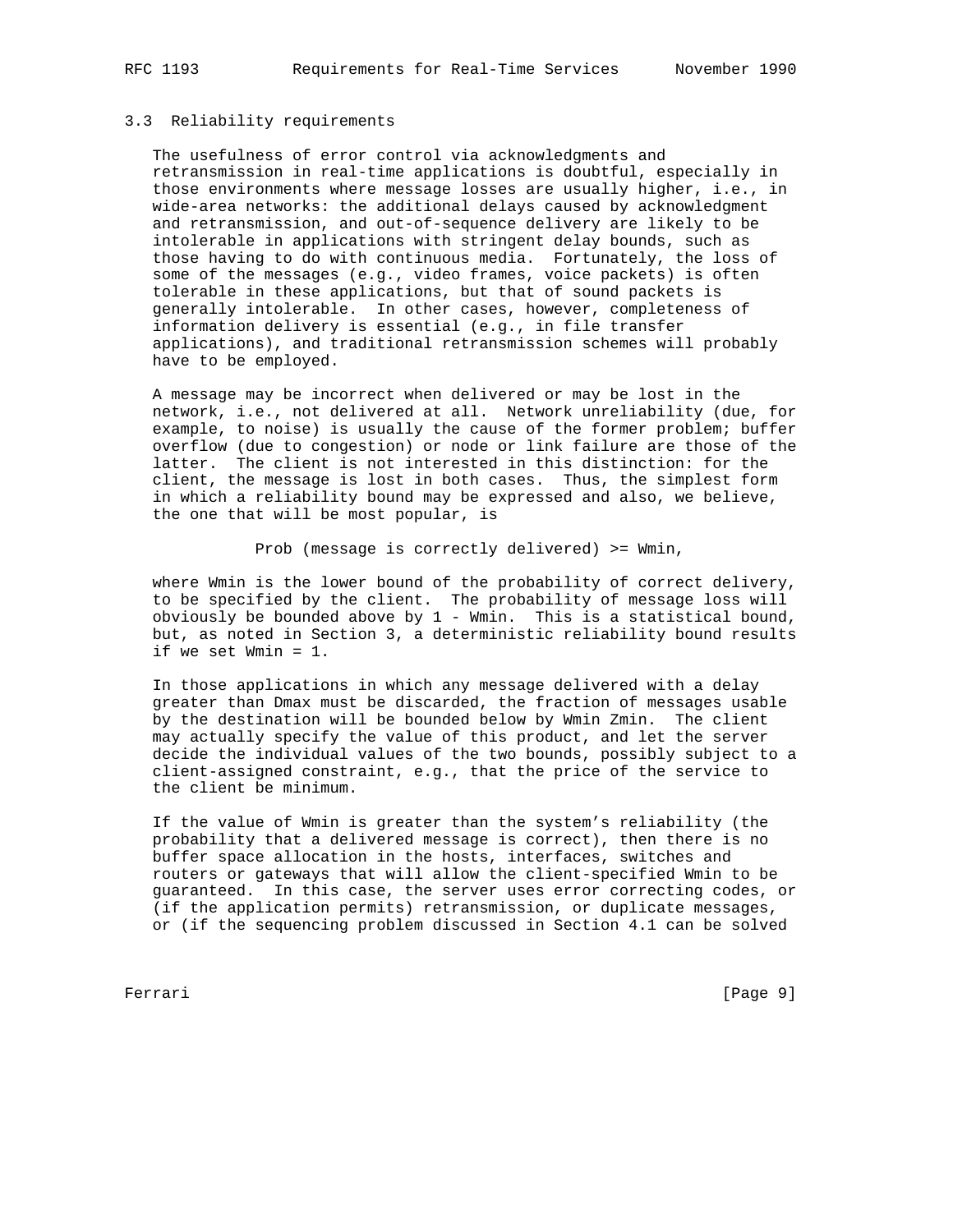satisfactorily or is not a problem) multiple physical channels for the same logical channel, or has to refuse the request.

4. Other Required or Desirable Properties

 In this section, we briefly describe client requirements that cannot be easily expressed as bounds on, but are related to, communication performance. These include sequencing, absence of duplications, failure recovery, and service setup time. We are not concerned here with features that may be very important but have a functionality (e.g., multicast capabilities) or security (e.g., client authentication) rather than a performance flavor. Requirements in these areas will generally have appreciable effects also on performance; we do not discuss them only because of space limitations.

 For a given application, some of these properties may be required, some others only desirable. Also, some may be best represented as Boolean variables (present or absent), some others as continuous or multi-valued discrete variables, others yet as partially qualitative specifications.

### 4.1 Sequencing

 For applications involving message streams (rather than single datagrams), it may be necessary or desirable that messages be delivered in sequence, even though the sequence may not be complete. If the lower-level servers are not all capable of delivering messages sequentially, a resequencing operation may have to be performed at some higher level in the hierarchy. In those cases in which reliability requirements make retransmission necessary, resequencing may delay delivery of a large number of messages by relatively long times. An adequate amount of buffer space will have to be provided for this purpose at the level of the resequencer in the protocol hierarchy.

 If sequencing is not guaranteed by all servers at all levels, the application may be able to tolerate out-of-sequence messages as long as their number is small, or if the delay bound is so large that very few out-of-sequence messages have to be discarded because they are too late. The client could be allowed to specify a bound on the probability that a message be delivered out of sequence, or to bundle out-of-sequence losses with the other types of message loss described by Wmin. The client would specify the value of Wmin (or Wmin Zmin), and the server would have to decide how much probability to allow for buffer overflow, how much for network error, and how much for imperfect sequencing, taking into account the stringency of the delay bounds.

Ferrari [Page 10]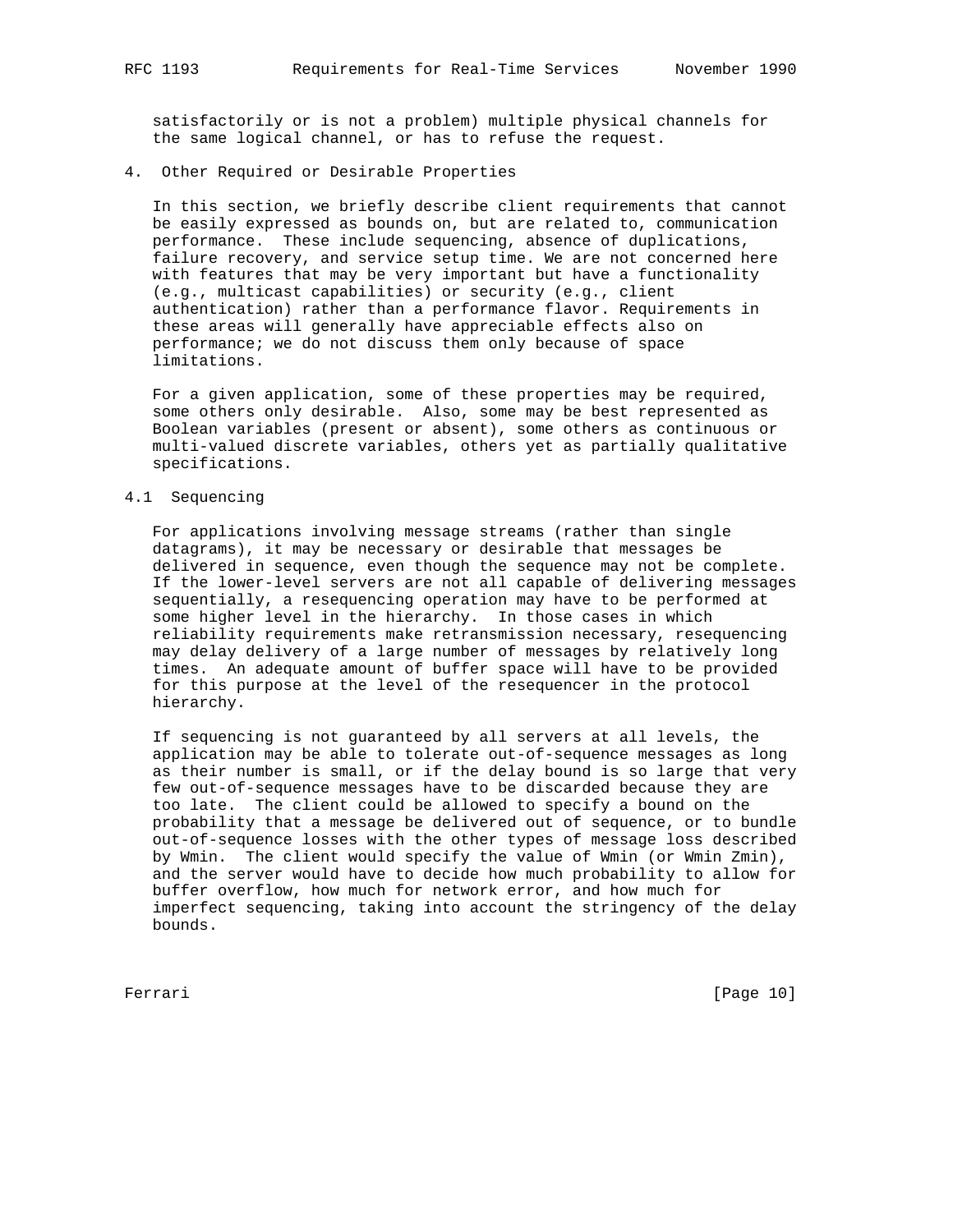On the other hand, with fixed-route connections and appropriate queueing and scheduling in the hosts and in the network, it is often not too hard to ensure sequenced delivery at the various layers, hence also at the top.

# 4.2 Absence of duplications

 Most of the discussion of sequencing applies also to duplication of messages. It is, however, easier and faster to eliminate duplications than to resequence, as long as some layer keeps track of the sequence numbers of the messages already received. The specification of a bound may be needed only if duplications become very frequent, but this would be a symptom of serious network malfunction, and should not be dealt with in the same way as we handle delays or message losses. These observations do not apply, of course, to the case of intentional duplication for higher reliability.

# 4.3 Failure recovery

 The contract between client and server of a real-time service will have to specify what will happen in the event of a server failure. Ideally, from the client's viewpoint, failures should be perfectly masked, and service should be completely fault-tolerant. As we have already mentioned, however, it is usually unrealistic to expect that performance guarantees can be honored even in presence of failures. A little less unrealistic is to assume that service can resume a short time after a failure has disrupted it. In general, clients may not only wish to know what will happen if a failure occurs, but also have a guaranteed upper bound on the likelihood of such an occurrence:

Prob (failure) <= Fmax.

 Different applications have different failure recovery requirements. Urgent datagrams or urgent message streams in most real-time distributed systems will probably not benefit much from recovery, unless it can be made so fast that hard deadlines may still be satisfied, at least in some cases. In the case of video or audio transmission, timely resumption of service will normally be very useful or even necessary; thus, clients may need to be given guarantees about the upper bounds of mean or maximum time to repair; this may also be the case of other applications in which the deadlines are not so stringent, or where the main emphasis is on throughput and/or reliability rather than on delay.

 In communications over multi-node routes and/or long distances, the network itself may contain several messages for each source-

Ferrari [Page 11]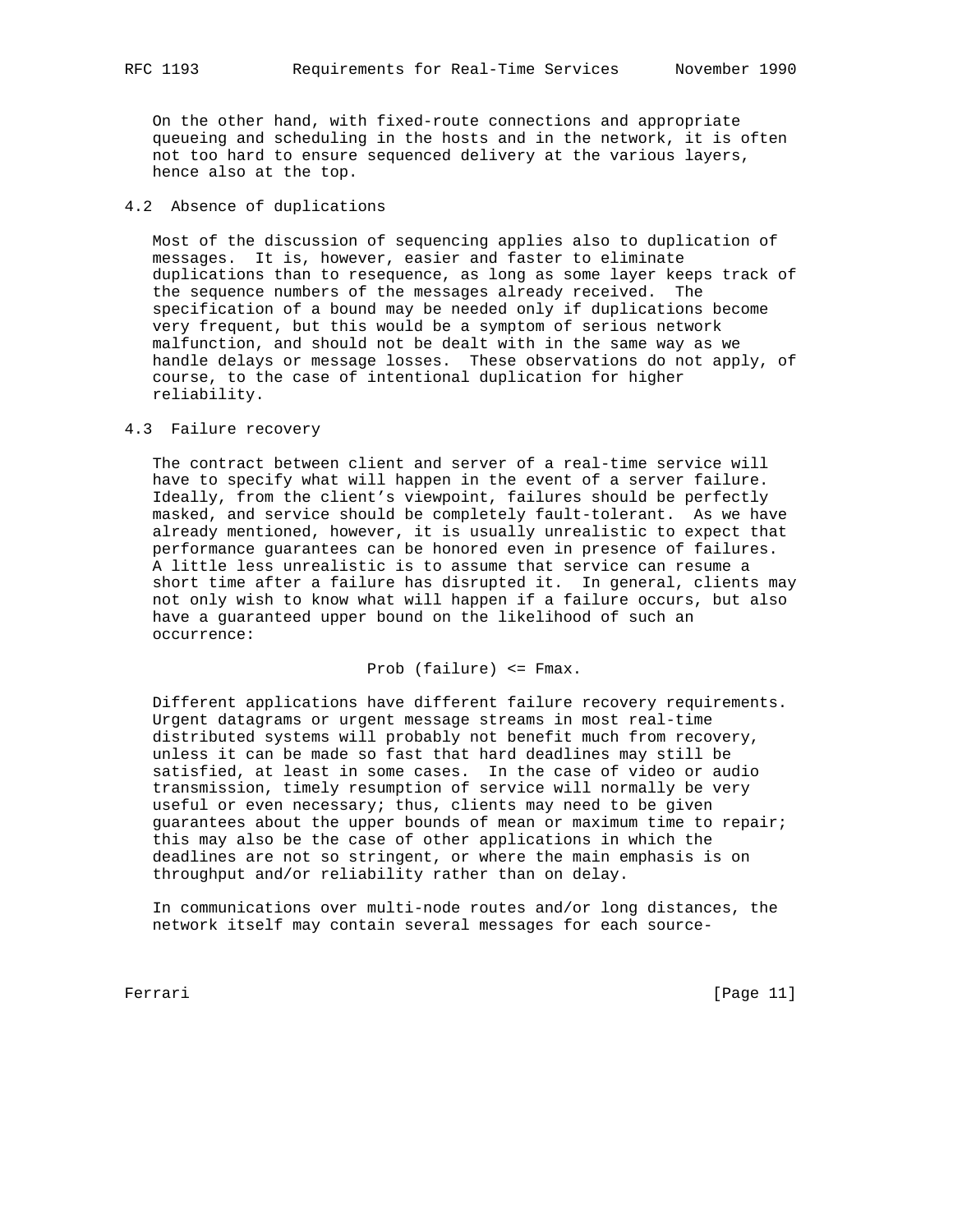destination pair at the time a failure occurs. The recovery scheme will have to solve the problems of failure notification (to all the system's components involved, and possibly also to the clients) and disposition of messages in transit. The solutions adopted may make duplicate elimination necessary even in contexts in which no duplicates are ever created in the absence of failures.

# 4.4 Service setup time

 Real-time services must be requested before they can be used to communicate [Ferr89b]. Some clients may be interested in long-term arrangements which are set up soon after the signing of a contract and are kept in existence for long times (days, months, years). Others, typically for economical reasons, may wish to be allowed to request services dynamically and to avoid paying for them even when not in use. The extreme case of short-term service is that in which the client wants to send one urgent datagram, but this is probably best handled by a service broker ("the datagraph office") using a permanent setup shared by many (or all) urgent datagrams. In most other cases, a request for a short-term or medium-term service must be processed by the server before the client is allowed to receive that service (i.e., to send messages). Certain applications will need the setup time to be short or, in any case, bounded: the maximum time the client will have to wait for a (positive or negative) reply to a request may have to be guaranteed by the server in the contract.

# 5. Translating Requirements

 Performance specifications and other requirements are assigned at the top level, that of the human client or application, either explicitly or implicitly (see Section 2). To be satisfied, these specifications need the support of all the underlying layers: we believe that a real-time service cannot be implemented on top of a server at some level that is unable to guarantee performance. (Some of the other requirements can be satisfied even without this condition: for example, reliable delivery (when retransmission is acceptable) and sequencing.) Upper-level requirements must be translated into lower-level ones, so that the implementation of the former will be adequately supported. How should this be done?

# 5.1 Delay requirements

 The method for translating delay bounds macroscopically depends on the type of bound to be translated. All methods have to deal with two problems: the effects of delays in the individual layers, and the effects of message fragmentation on the requirements.

(i) Deterministic delay bound. A deterministic bound on the delay

Ferrari [Page 12]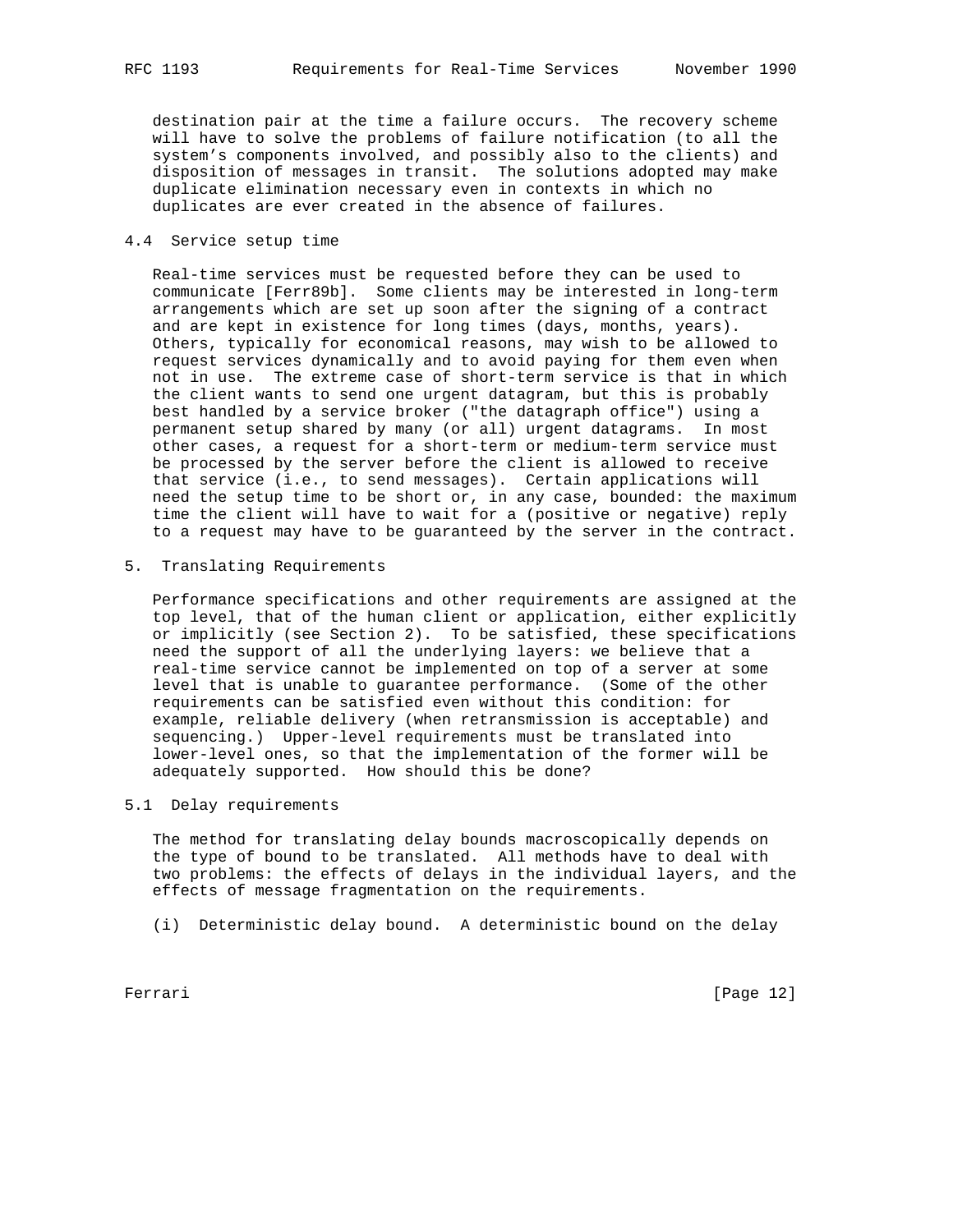encountered by a message in each layer (or group of layers) in the hosts will have to be estimated and enforced. The delay bound for a server at a given level will be obtained by subtracting the delay bounds of the layers above it in both the sending and the receiving host from the original global bound:

 $Dmax' = Dmax - SUMi \{d(max, i)\}.$ 

 Message fragmentation can be handled by recalling that delay is defined as the difference between the instant of completion of the reception of a message and the instant when its shipment began. If x is the interfragment time (assumed constant for simplicity here) and f is the number of fragments in a message, we have

 $Dmax' = Dmax - x(f-1)$ ,

 where Dmax' is the fragment delay bound corresponding to the message delay bound Dmax, i.e., the delay of the first fragment.

 (ii) Statistical delay bound. The statistical case is more complicated. If the bounds on the delay in each layer (or group of layers) are statistical, we may approach the problem of the messages delayed beyond the bound pessimistically, in which case we shall write

 $Zmin' = Zmin / (PRODi {z(min,i)}),$ 

 where the index i spans the layers (or group of layers) above the given lower-level server, Zmin' is the probability bound to be enforced by that lower-level server, and  $d(max,i)$  and  $z(min,i)$  are the bounds for layer i. (A layer has a sender side and a receiver side at the same level in the hierarchy.) The expression for Zmin' is pessimistic because it assumes that a message delayed beyond its bound in a layer will not be able to meet the global bound Dmax. (The expression above and the next one assume that the delays of a message in the layers are statistically independent of each other. This assumption is usually not valid, but, in the light of the observations that follow the next expression, the error should be tolerable.)

 At the other extreme, we have the optimistic approach, which assumes that a message will not satisfy the global bound only if it is delayed beyond its local bound in each layer:

 $Zmin' = 1 - (1 - Zmin) / (PRODi \{1 - z(min, i)\}).$ 

Ferrari [Page 13]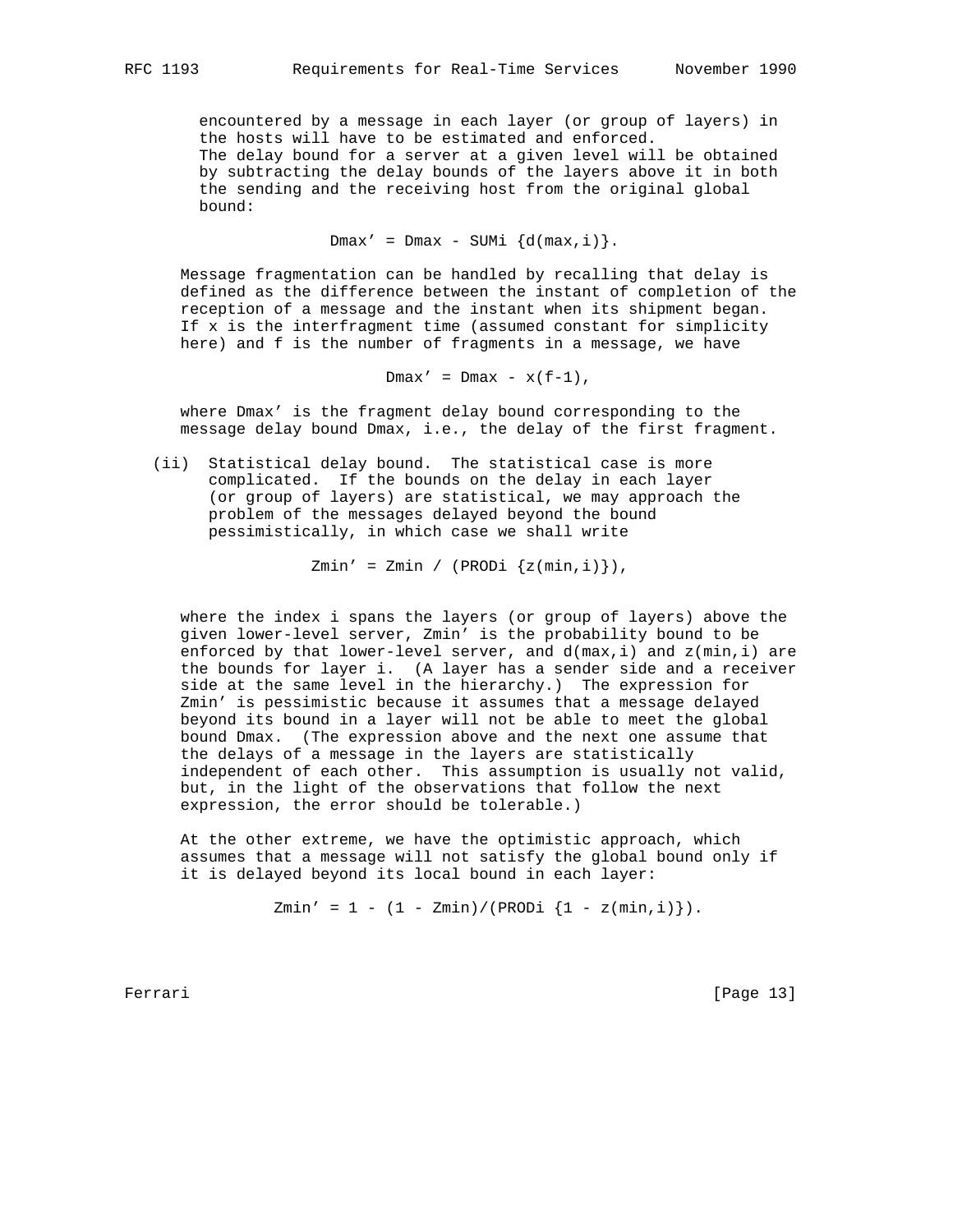The correct assumption will be somewhere in between the pessimistic and the optimistic ones. However, in order to be able to guarantee the global bound, the system will have to choose the pessimistic approach, unless a better approximation to reality can be found. An alternative that may turn out to be more convenient is the one of considering the bounds in the layers as deterministic, in which case Zmin' will equal Zmin, and the global bound will be statistical only because the network will guarantee a statistical bound.

 When estimating the effects of message fragmentation, the new bounds must refer to the fragment stream as though its components were independent of each other. Assuming sequential delivery of fragments, a message is delayed beyond its bound if its last fragment is delayed beyond the fragment bound. Our goal can be achieved by imposing the same probability bound on fragments as on messages [Verm90]. Thus,

Zmin' = Zmin.

 Note that both expressions for D prime sub max given in (i) above apply to the statistical delay bound case as well.

 (iii) Deterministic delay-jitter bound. For the case of layer to layer translation, the discussion above yields:

 $Jmax' = Jmax - SUMi$  { $j(max,i)$ },

where  $j(max,i)$  is the deterministic jitter bound of the i-th layer above the given lower-level server. When messages are fragmented, the delay jitter bound can be left unchanged:

Jmax' = Jmax .

 There would be reasons to reduce it in the case of message fragmentation only if the underlying server did not guarantee sequenced delivery, and if no resequencing of fragments were provided by the corresponding reassembly layer on the receiving side.

 (iv) Statistical delay-jitter bound. The interested reader will be able with little effort to derive the translation formulas for this case from the definition in Section 3.1 (iv) and from the discussion in (ii) and (iii) above.

Ferrari [Page 14]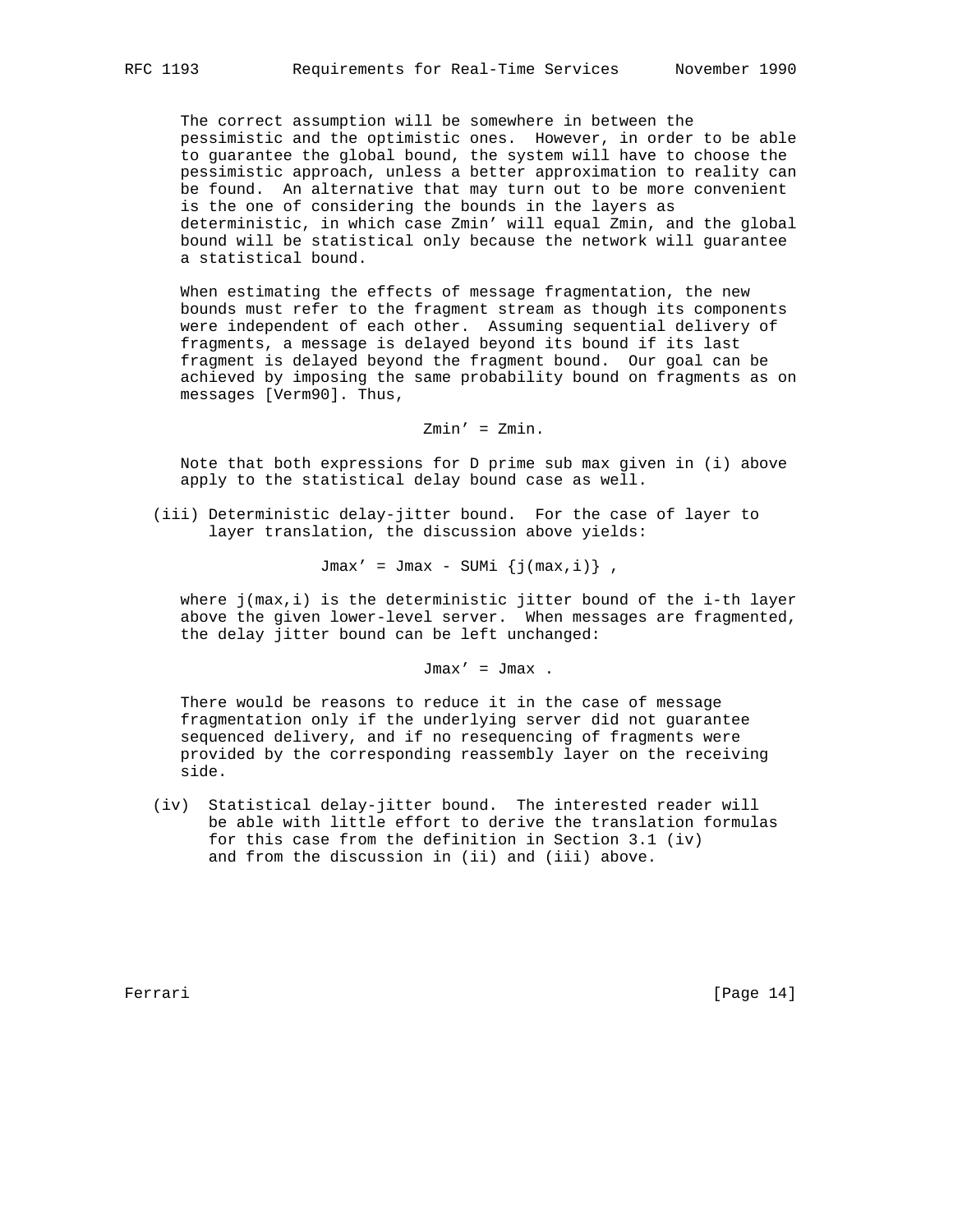#### 5.2 Throughput requirements

 Since all layers are in cascade, the throughput bounds would be the same for all of them if headers and sometimes trailers were not added at each layer for encapsulation or fragmentation. Thus, throughput bounds have to be increased as the request travels downward through the protocol hierarchy, and the server at each layer knows by how much, since it is responsible for these additions.

# 5.3 Reliability requirements

 If we assume, quite realistically, that the probability of message loss in a host is extremely small, then we do not have to change the value of Wmin when we change layers.

 The effects of message fragmentation are similar to those on statistical delay bounds, but in a given application a message may be lost even if only one of its fragments is lost. Thus, we have

$$
Wmin' = 1 - (1 - Wmin)/f ,
$$

 where Wmin' is the lower bound of the correct delivery probability for the fragment stream, and f is the number of fragments per message. The optimistic viewpoint, which is the one we adopted in Section 5.1 (ii), yields Wmin' = Wmin, and the observations made in that section about the true bound and about providing guarantees apply.

### 5.4 Other requirements

 Of the requirements and desiderata discussed in Section 4, those that are specified as a Boolean value or a qualitative attribute do not have to be modified for lower-level servers unless they are satisfied in some layer above those servers (e.g., no sequencing is to be required below the level where a resequencer operates). When they are represented by a bound (e.g., one on the setup time, as described in Section 4.4), then bounds for the layers above a lower-level server will have to be chosen to calculate the corresponding bound for that server. The above discussions of the translation of performance requirements will, in most cases, provide the necessary techniques for doing these calculations.

 The requirement that the server give clear and useful replies to client requests (see Section 2) raises the interesting problem of reverse translation, that from lower-level to upper-level specifications. However, at least in most cases, this does not seem to be a difficult problem: all the translation formulas we have written above are very easily invertible (in other words, it is

Ferrari [Page 15]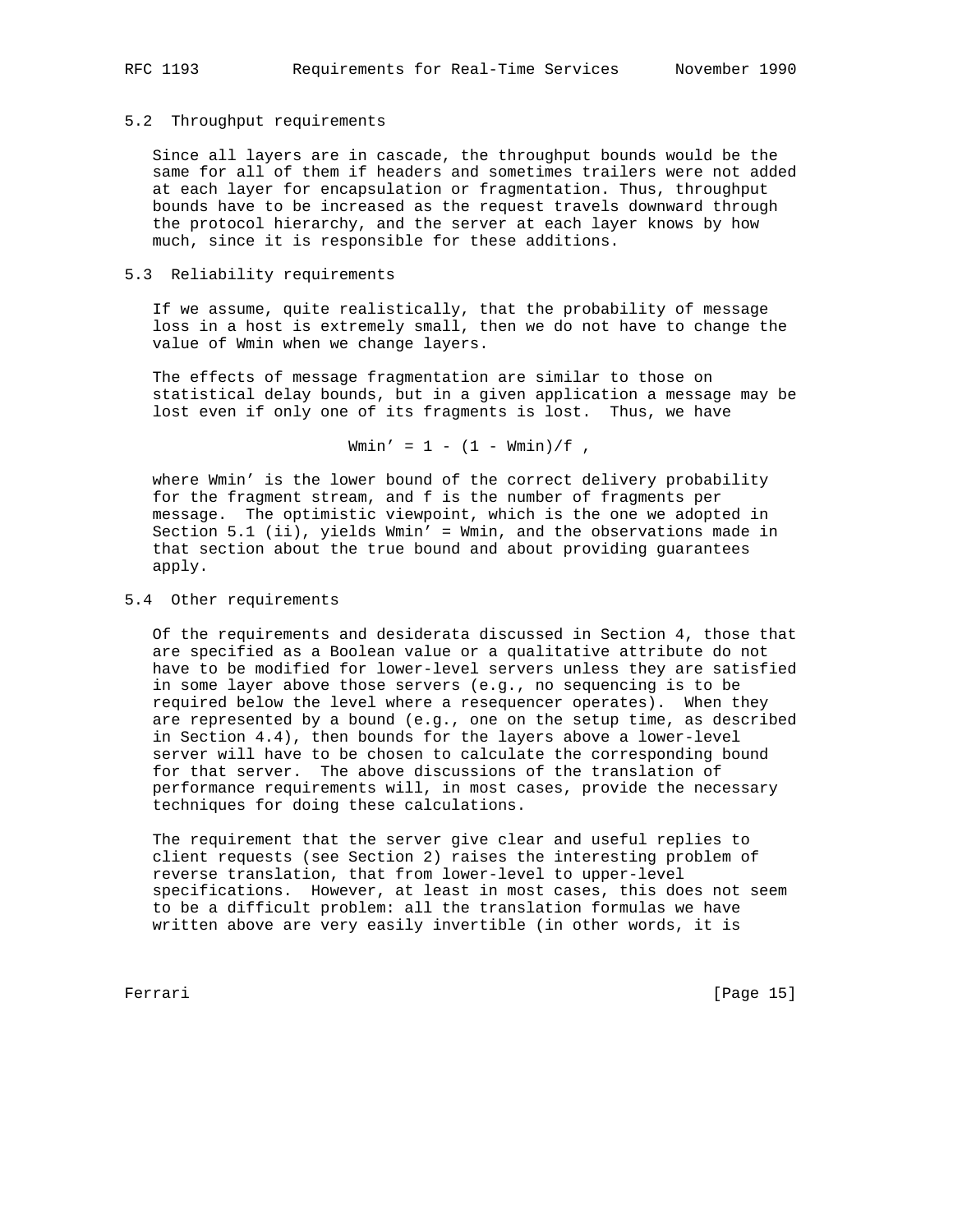straightforward to express Dmax as a function of Dmax', Zmin as a function of Zmin', and so on).

6. Examples

 In this section we describe some examples of client requirements for real-time services. Simplifying assumptions are introduced to decrease the amount of detail and increase clarity. Our intent is to determine the usefulness of the set of requirements proposed above, and to investigate some of the problems that may arise in practical cases. An assumption underlying all examples is that the network's transmission rate is 45 Mbits/s, and that the hosts can keep up with this rate when processing messages.

# 6.1 Interactive voice

 Let us assume that human clients are to specify the requirements for voice that is already digitized (at a 64 kbits/s rate) and packetized (packet size: 48 bytes, coinciding with the size of an ATM cell; packet transmission time: 8.53 microseconds ; packet interarrival time: 6 ms). Since the communication is interactive, deterministic (and statistical) delay bounds play a very important role. Jitter is also important, but does not dominate the other requirements as in non-interactive audio or video communication (see Section 6.2). The minimum throughput offered by the system must correspond to the maximum input rate, i.e., 64 kbits/s; in fact, because of header overhead (5 control bytes for every 48 data bytes), total guaranteed throughput should be greater than 70.66 kbits/s, i.e., 8,834 bytes/s. (Since the client may not know the overhead introduced by the system, the system may have to compute this value from the one given by the client, which in this case would be 8 kbytes/s.) The minimum average throughput over an interval as long as 100 s is 44% of Tmin, due to the silence periods [Brad64].

 Voice transmission can tolerate limited packet losses without making the speech unintelligible at the receiving end. We assume that a maximum loss of two packets out of 100 (each packet corresponding to 6 ms of speech) can be tolerated even in the worst case, i.e., when the two packets are consecutive. Since packets arriving after their absolute deadline are discarded if the delay bound is to be statistical, then this maximum loss rate must include losses due to lateness, i.e., 0.98 will have to be the value of Zmin Wmin rather than just that of Wmin.

 This is illustrated in the first column of Table Ia, which consists of two subcolumns: one is for the choice of a deterministic delay bound, the other one for that of a statistical delay bound and a combined bound on the probability of lateness or loss. If in a row

Ferrari [Page 16]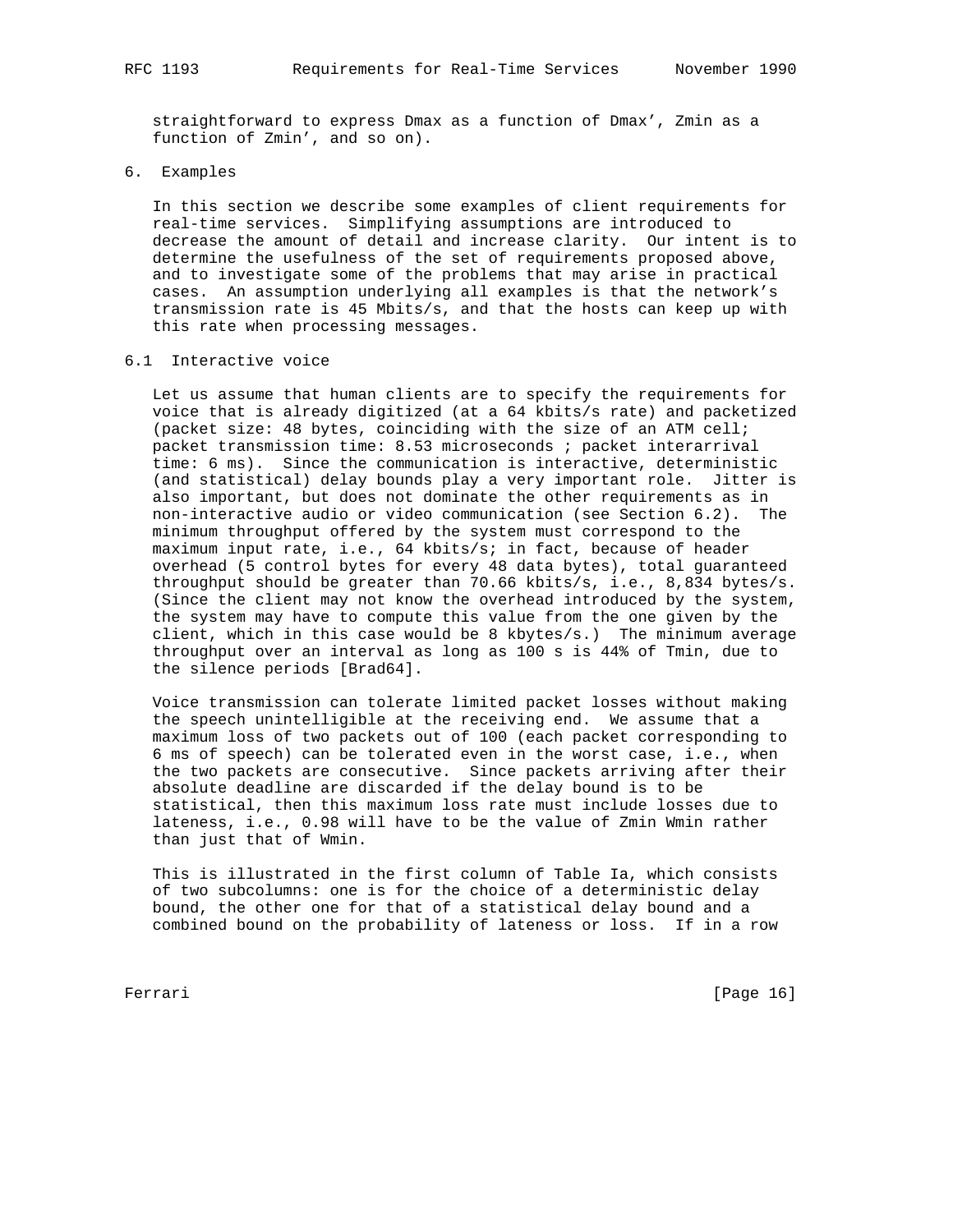there is a single entry, that entry is the same for both subcolumns. Note that the maximum setup time could be made much longer if connections had to be reserved in advance.

 Since voice is packetized at the client's level, we will not have to worry about the effects of fragmentation while translating the requirements into their lower-level correspondents.

### 6.2 Non-interactive video

 At the level of the client, the video message stream consists of 1 Mbit frames, to be transmitted at the rate of 30 frames per second. Thus, the throughput bounds (both deterministic and average) are, taking into account the overhead of ATM cell headers, 4.14 Mbytes/s. As in the case of interactive voice, we have two alternatives for the specification of delay bounds: the first subcolumn is for the deterministic bound case, the second for that of a statistical bound on delays and a combined probability bound on lateness or loss; the latter bound is set to at most 10 frames out of 100, i.e., three out of 30. However, the really important bound in this case is the one on delay jitter, set at 5 ms, which is roughly equal to half of the interval between two successive frames, and between 1/4 and 1/5 of the transmission time. This dominance of the jitter bound is the reason why the other delay bounds are in parentheses.

 If we assume that video frames will have to be fragmented into cells at some lower level in the protocol hierarchy, then these requirements must be translated at that level into those shown in the first column of Table II. The values of Dmax' have been calculated with  $x = 12.8$  microseconds and  $f = 2605$  fragments/frame. The range of Wmin' and of (Zmin Wmin)' is quite wide, and achieving its higher value (a probability of 1) may turn out to be either very expensive or impossible. We observe, however, that a frame in which a packet or more are missing or have been incorrectly received does not have to be discarded but can be played with gaps or patched with the old packets in lieu of the missing or corrupted ones. Thus, it may be possible to consider an optimistic approach (e.g., Zmin' = Zmin, Wmin' = Wmin, (Zmin Wmin)' = Zmin Wmin ) as sufficiently safe.

# 6.3 Real-time datagram

 A real-time datagram is, for instance, an alarm condition to be transmitted in an emergency from one machine to another (or a group of others) in a distributed real-time system. The client requirements in this case are very simple: a deterministic bound is needed (we are assuming that this is a hard-real-time context), the reliability of delivery must be very high, and the service setup time should be very small. The value of 0.98 for Wmin in Table Ib tries

Ferrari [Page 17]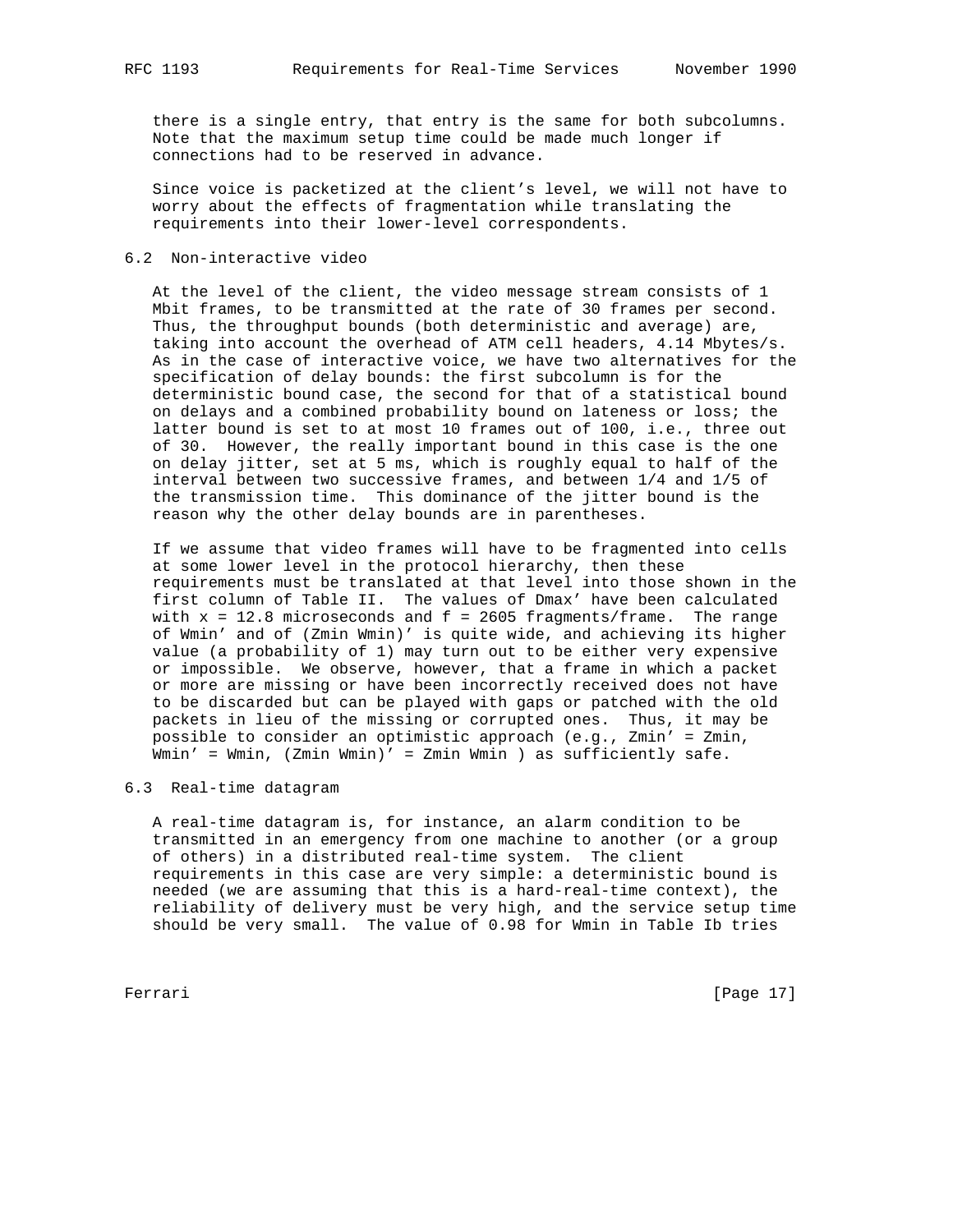to account for the inevitable network errors and to suggest that retransmission should not be used as might be necessary if we wanted to have Wmin = 1, because it would be too slow. To increase reliability in this case, error correcting codes or spatial redundancy will have to be resorted to instead.

 Note that one method for obtaining a very small setup time consists of shipping such urgent datagrams on long-lasting connections previously created between the hosts involved and with the appropriate characteristics. Note also that throughput requirements cannot be defined, since we are dealing with one small message only, which may not even have to be fragmented. Guarantees on the other bounds will fully satisfy the needs of the client in this case.

# 6.4 File transfer

 Large files are to be copied from a disk to a remote disk. We assume that the receiving disk's speed is greater than or equal to the sending disk's, and that the transfer could therefore proceed, in the absence of congestion, at the speed of the sending disk. The message size equals the size of one track (11 Kbytes, including disk surface overhead such as intersector gaps), and the maximum input rate is 5.28 Mbits/s. Taking into account the ATM cell headers, this rate becomes 728 kbytes/s; this is the minimum peak throughput to be guaranteed by the system. The minimum average throughput to be provided is smaller, due to head switching times and setup delays (seek times are even longer, hence need not be considered here): we set its value at 700 kbytes/s.

 Delay bounds are much less important in this example than in the previous ones; in Table Ib, we show deterministic and statistical bounds in parentheses. Reliability must be eventually 1 to ensure the integrity of the file's copy. This result will have to be obtained by error correction (which will increase the throughput requirements) or retransmission (which would break most delay bounds if they were selected on the basis of the first shipment only instead of the last one).

 The second column in Table II shows the results of translating these requirements to account for message fragmentation. The values  $x =$  78.3 microseconds and f = 230 have been used to compute those of Dmax'.

# 7. Discussion

 In this section, we briefly discuss some of the objections that can be raised concerning our approach to real-time service requirements. Some of the objections are fundamental ones: they are at least as

Ferrari [Page 18]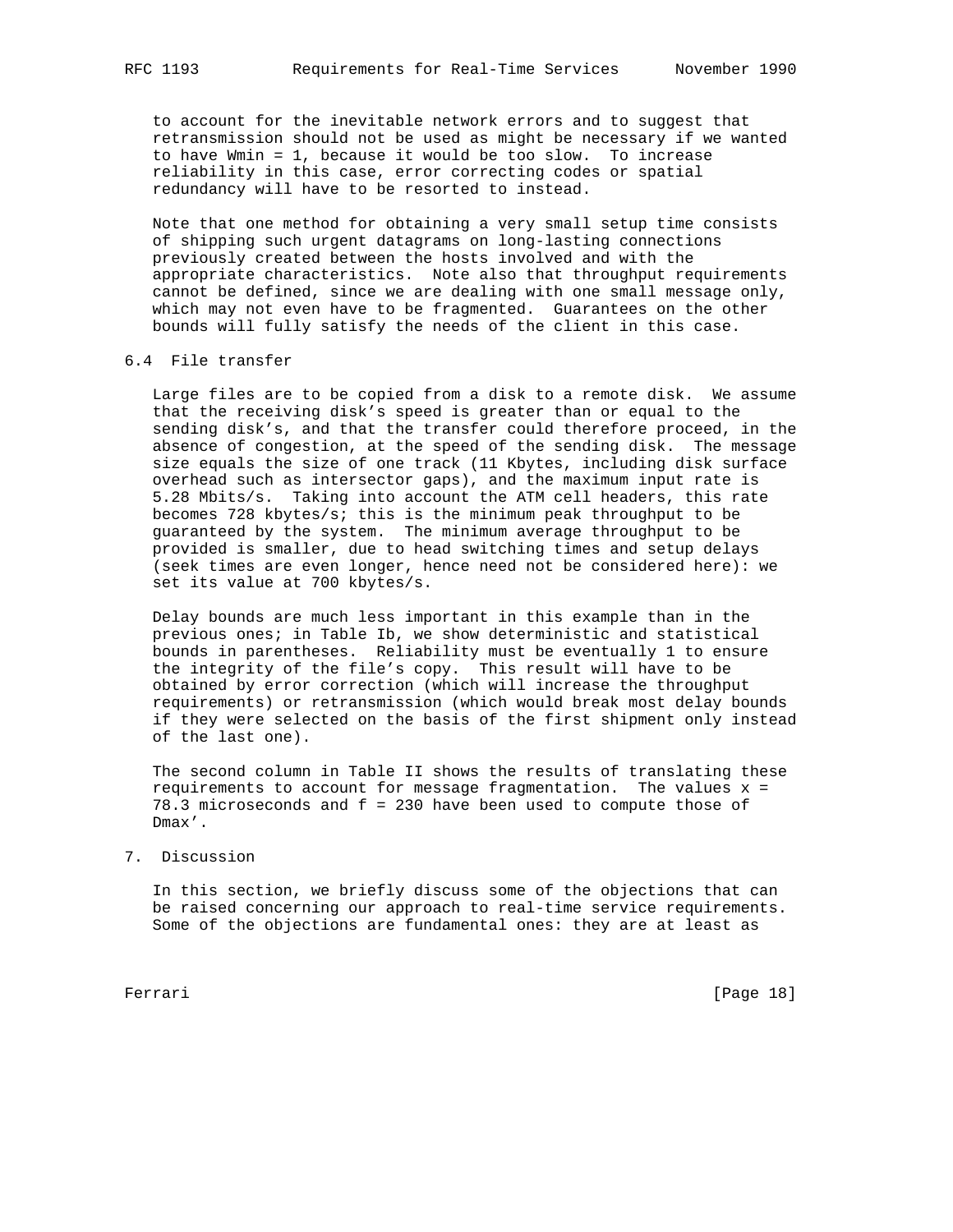related to the basic decisions to be made in the design of the server as they are to client requirements.

Objection 1: Guarantees are not necessary.

 This is the most radical objection, as it stems from a basic disagreement with our definition of real-time service. The problem, however, is not with definitions or terminologies: the really important question is whether a type of service such as the one we call "real-time" will be necessary or at least useful in future networks. This objection is raised by the optimists, those who believe that network bandwidth will be so abundant that congestion will become a disease of the past, and that delays will therefore be small enough that the enforcement of legalistic guarantees will not be necessary. The history of computers and communications, however, does not unfortunately support these arguments, while it supports those of the pessimists. In a situation of limited resources (limited with respect to the existing demand for them), we believe that there is no serious solution of the real-time communication problem other than one based on a policy for the allocation of resources that rigorously guarantees the satisfaction of performance needs. Even if the approaches to be adopted in practical networks will provide only approximate guarantees, it is important to devise methods that offer without exceptions precisely defined bounds. These methods can at the very least be used as reference approaches for comparison and evaluation.

 Objection 2: Real-time services are too expensive because reservation of resources is very wasteful.

 This may be true if resources are exclusively reserved; for example, physical circuits used for bursty traffic in a circuit-switched network. There are, however, other ways of building real-time services, based on priority mechanisms and preemption rather than exclusive reservation of resources. With these schemes, the real time traffic always finds the resources it needs by preempting non real-time traffic, as long as the real-time load is kept below a threshold. The threshold corresponds to the point where the demand by real-time traffic for the bottleneck resource equals the amount of that resource in the system. With this scheme, all resources not used by real-time traffic can be used at any time by local tasks and non-real-time traffic. Congestion may affect the latter, but not real-time traffic. Thus, the only limitation is that a network cannot carry unbounded amounts of real-time traffic, and must refuse any further requests when it has reached the saturation point.

Ferrari [Page 19]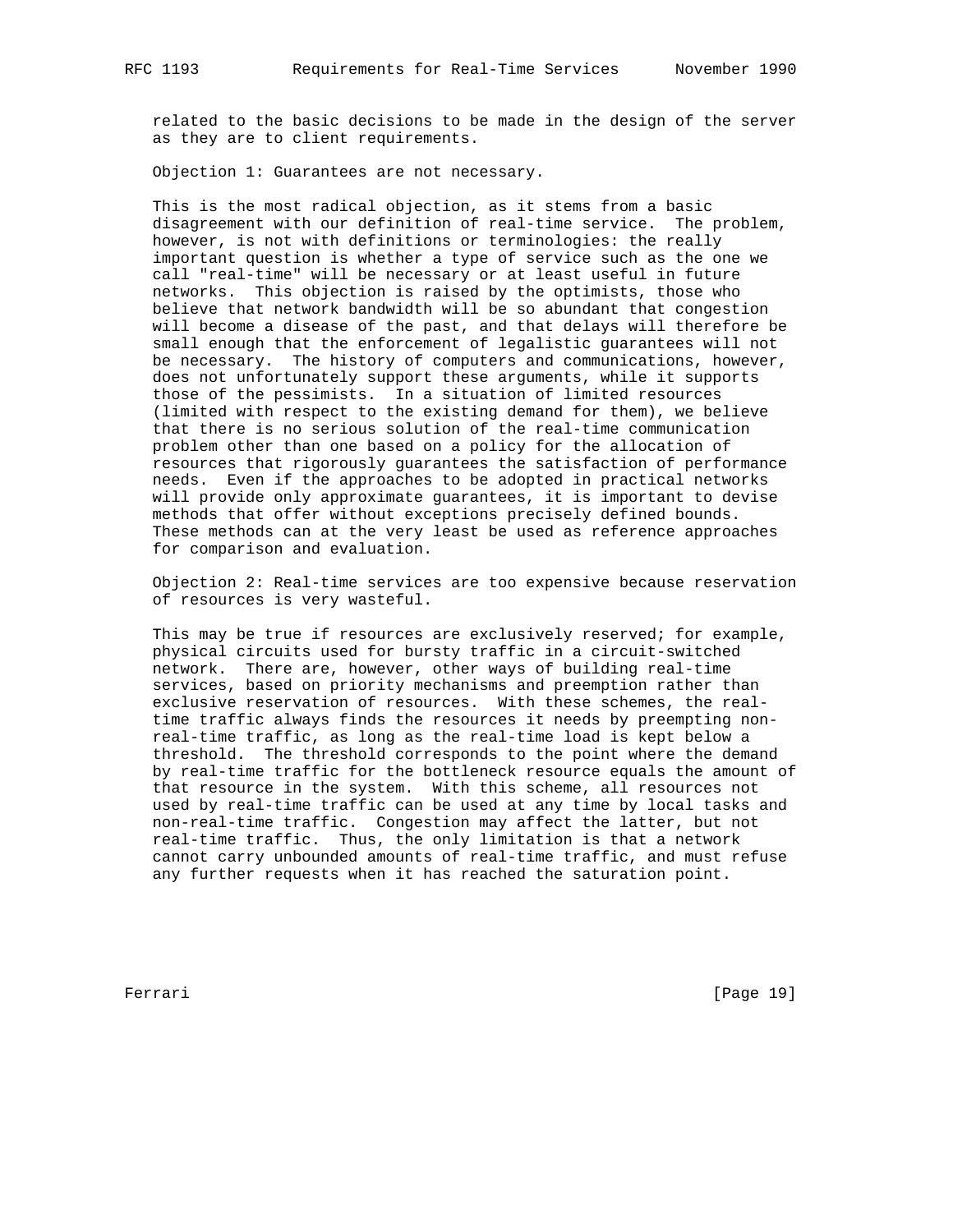Objection 3: Real-time services can be built on top of non-real-time servers.

 If one accepts our interpretation of the term "guarantee," one can easily see that performance guarantees cannot be provided by a higher-level server unless it can rely on real-time support by its underlying server. Since this is true at all levels, we conclude that a real-time network service and similar services at all intermediate levels are needed to provide guaranteed performance to human clients and applications.

 Objection 4: Delay bounds are not necessary, throughput requirements suffice.

 Guaranteeing minimum throughput bounds does not automatically and in general result in any stringent upper bound on delay. Delays in the hosts and nodes of a packet-switching network fluctuate because of bursty real-time message streams, starting and ending of traffic on individual connections (even those with continuous, constant-rate traffic), and the behavior of scheduling algorithms. Even if delays did not fluctuate, but had a constant value, it would be possible for a given throughput bound to be satisfied with many different constant values for the delay of each message. If delay bounds are wanted, they must be explicitly guaranteed and enforced. (In a circuit switching network, the circuit assigned to a connection has its own throughput and its own delay. These values may be considered as explicitly guaranteed and enforced.)

 But are delay bounds wanted? We believe they are in digital video and audio communication, especially in the form of delay jitter bounds, and they will be in other contexts as soon as a service which can bound delays is offered.

 Objection 5: Satisfaction of statistical bounds is impossible to verify.

 Strictly speaking, this objection is valid. No matter how many packets on a connection have been delayed beyond their bound (or lost or delivered with errors), it is always in principle possible for the server to redress the situation in the future and meet the given statistical requirements. A more sensible and verifiable bound would be a fractional one (see Section 3). For instance, such a bound could be specified as follows: out of 100 consecutive packets, no less than 97 shall not be late. In this case, the bound is no longer Zmin, a probability of 0.97, but is given by the two values B = 97 and  $A = 100$ ; it is not only their ratio that counts but also their individual values.

Ferrari [Page 20]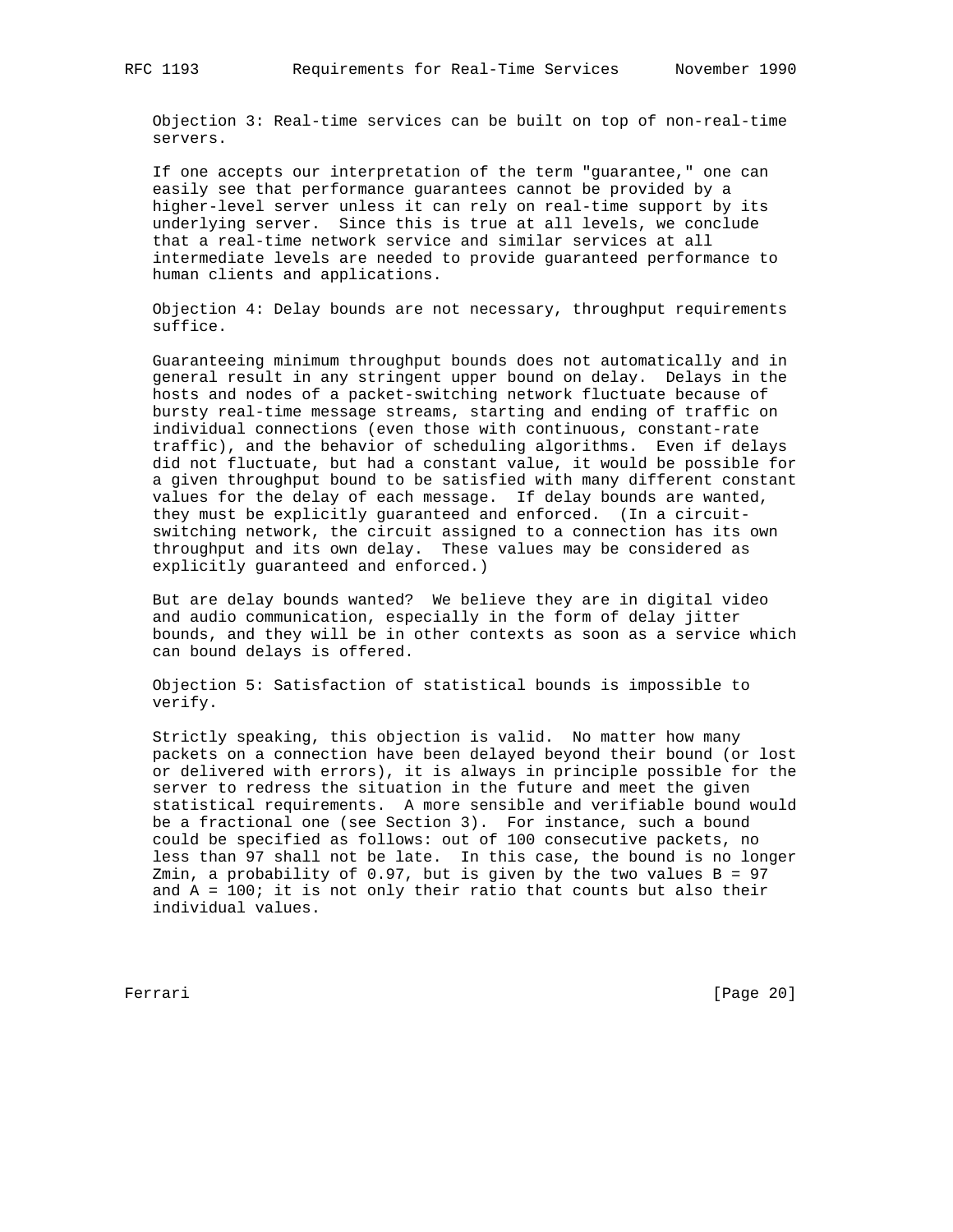# 8. Conclusion

 This paper has presented a specification of some of the requirements that human clients and applications may wish to impose on real-time communications. Though those listed seem to be among the most useful and natural ones, no attempt has been made to be exhaustive and comprehensive.

 We have investigated delay bounds, throughput bounds, reliability bounds, and other requirements. We have studied how the requirements should be translated from the client's level into forms suitable (and correct) for lower levels, described some examples of requirement specification, and discussed some of the objections that may be raised.

 The material in this paper covers only part of the first phase in the design of a real-time service: that during which the various requirements are assembled and examined to extract useful suggestions for the design of the server. Server needs and design principles will be the subject of the subsequent paper mentioned several times above.

# Acknowledgments

 Ralf Herrtwich and Dinesh Verma contributed ideas to, and corrected mistakes in, a previous version of the manuscript. The author is deeply indebted to them for their help and for the many discussions he had with them on the topics dealt with in this paper. The comments of Ramesh Govindan and Riccardo Gusella are also gratefully acknowledged.

#### References

- [Brad64] Brady, P., "A Technique for Investigating On-Off Patterns of Speech", Bell Systems Technical Journal, Vol. 44, Pgs. 1-22, 1964.
- [Ferr89a] Ferrari, D., "Real-Time Communication in Packet-Switching Wide-Area Networks", Technical Report TR-89-022, International Computer Science Institute, Berkeley, May 1989.
- [Ferr89b] Ferrari D., and D. Verma, "A Scheme for Real-Time Channel Establishment in Wide-Area Networks", IEEE J. Selected Areas Communications SAC-8, April 1990.
- [Gait90] Gaitonde, S., D. Jacobson, and A. Pohm, "Bounding Delay on a Multifarious Token Ring Network", Communications of the

Ferrari [Page 21]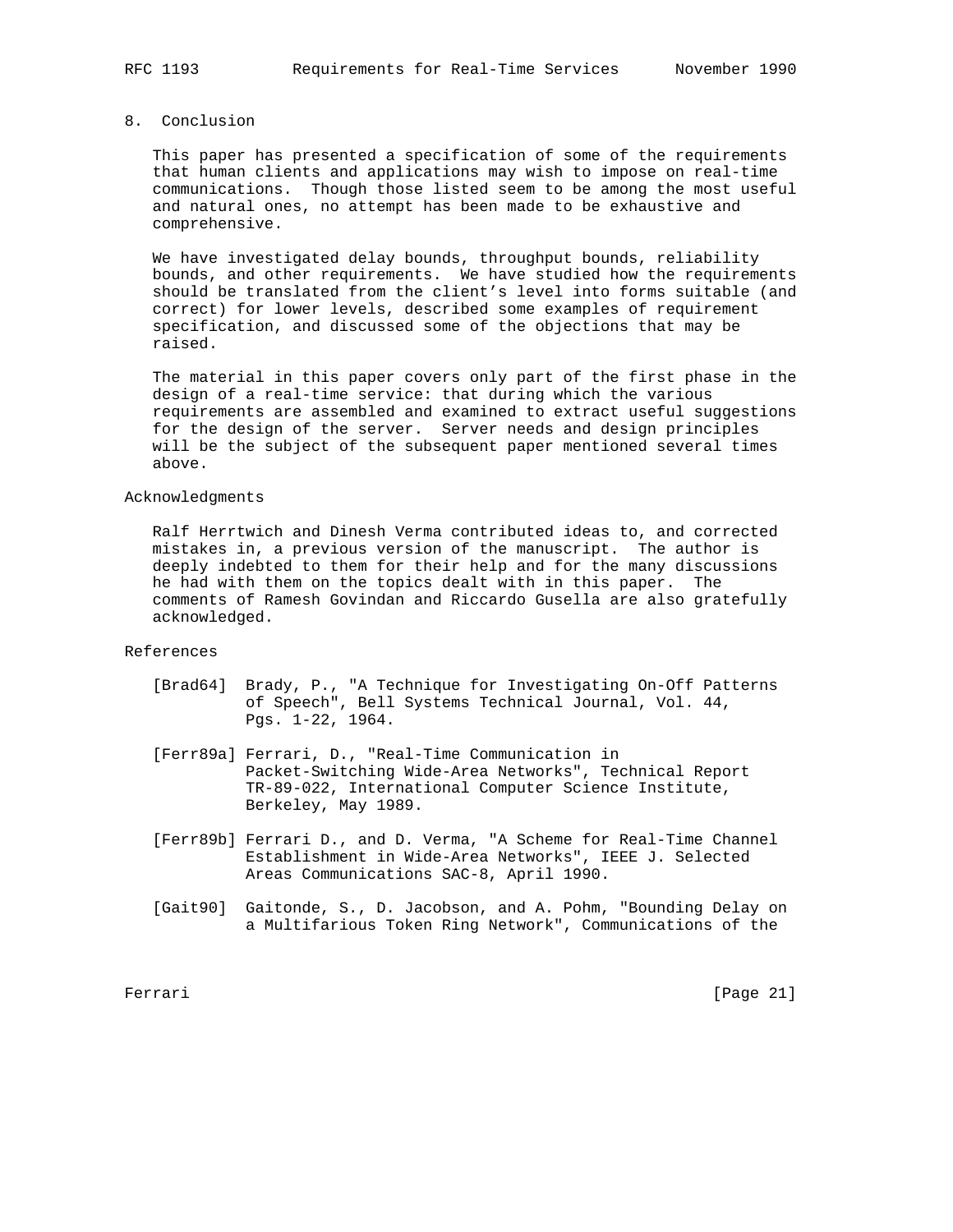ACM, Vol. 33, No. 1, Pgs. 20-28, January 1990.

- [Herr89] Herrtwich R., and U. Brandenburg, "Accessing and Customizing Services in Distributed Systems", Technical Report TR-89-059, International Computer Science Institute, Berkeley, October 1989.
- [Herr90] Herrtwich, R, personal communication, February 1990.

[Verm90] Verma, D., personal communication, February 1990.

 Table Ia Examples of Client Requirements

|                                                                                               | Voice                 |               | Interactive Non-Interactive<br>Video |                           |
|-----------------------------------------------------------------------------------------------|-----------------------|---------------|--------------------------------------|---------------------------|
| Delay Bounds<br>deterministic:Dmax [ms]<br>statistical: Dmax [ms]<br>Zmin<br>jitter:Jmax [ms] | 200<br>1              | 200<br>$(* )$ | (1000)                               | $-$ (1000)<br>$(* )$<br>5 |
| Throughput Bounds<br>deterministic:Tmin [kby/s]<br>$average: \text{Take } [kby/s]$<br>$I$ [s] | 8.834<br>3.933<br>100 |               | 4140<br>4140<br>100                  |                           |
| Reliability Bound:Wmin 0.98 (*)<br>Delay&Reliability:ZminWmin -                               |                       | 0.98          | $(0.90)$ $(*)$                       | 0.90                      |
| Sequencing<br>Absence of Duplications<br>Failure Recovery:<br>max.repair time [s]             | yes<br>yes<br>1 O     |               | yes<br>yes<br>100                    |                           |
| Max. Setup Time [s]                                                                           | $0.8$ (o)             |               | 15(0)                                |                           |

----------------------------------

(\*) To be chosen by the server

(o) Could be much longer if advance reservations were required

(+) Could be achieved by using a preexisting connection

Ferrari [Page 22]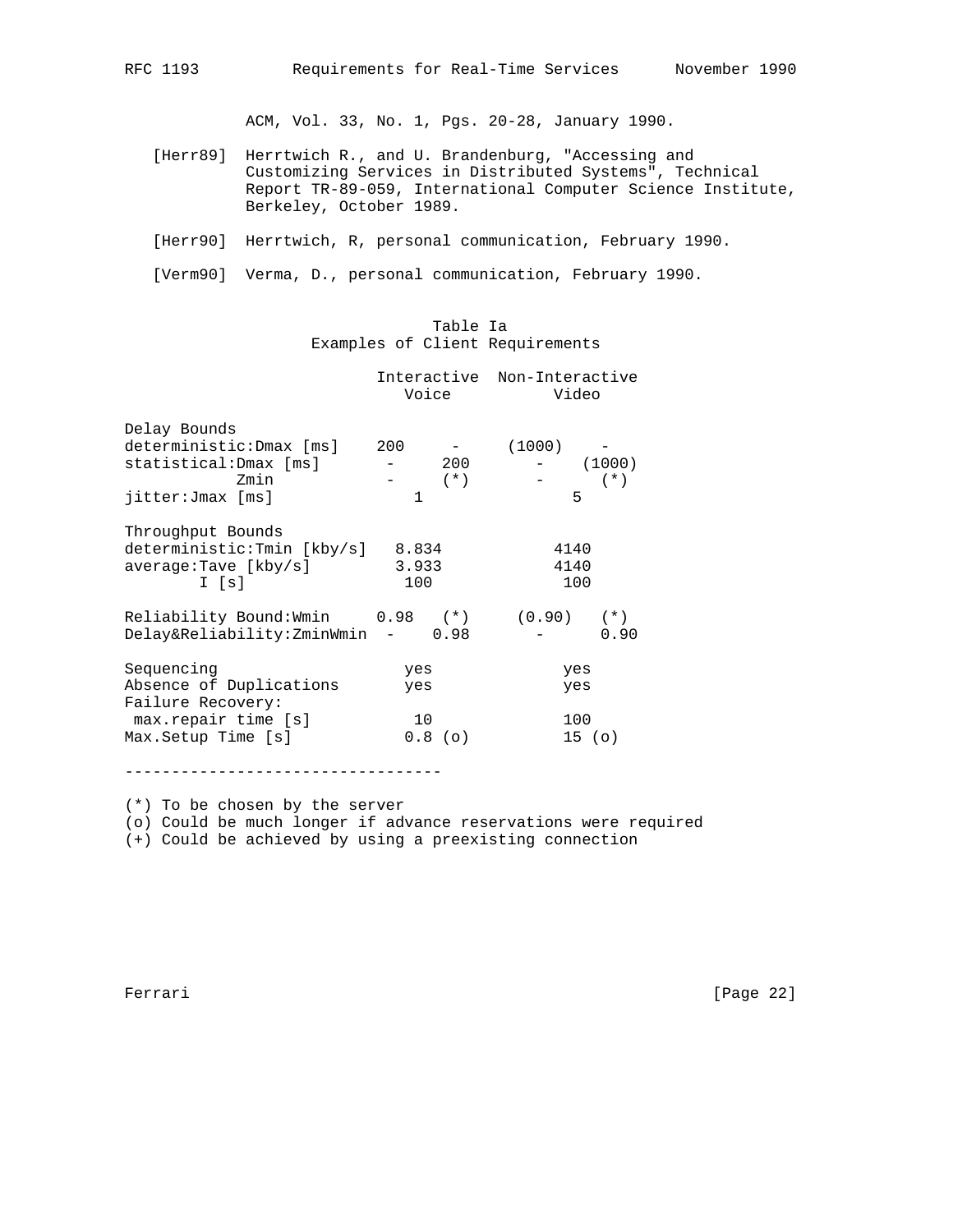# Table Ib Examples of Client Requirements

|                                                                                                 | Real-Time<br>Dataqram |                            |
|-------------------------------------------------------------------------------------------------|-----------------------|----------------------------|
| Delay Bounds<br>deterministic: Dmax [ms]<br>statistical: Dmax [ms]<br>Zmin<br>jitter: Jmax [ms] | 50                    | (1500)<br>(1000)<br>(0.95) |
| Throughput Bounds<br>deterministic:Tmin [kby/s]<br>$average: \text{Take } [kby/s]$<br>$I$ [s]   |                       | 728<br>700<br>100          |
| Reliability Bound: Wmin<br>Delay&Reliability:ZminWmin                                           | 0.98                  | 1                          |
| Sequencing<br>Absence of Duplications<br>Failure Recovery:<br>max.repair time [s]               | yes                   | yes<br>yes<br>100          |
| Max.Setup Time [s]                                                                              | $0 (+)$               | 5(0)                       |

----------------------------------

(\*) To be chosen by the server

(o) Could be much longer if advance reservations were required

(+) Could be achieved by using a preexisting connection

Ferrari [Page 23]